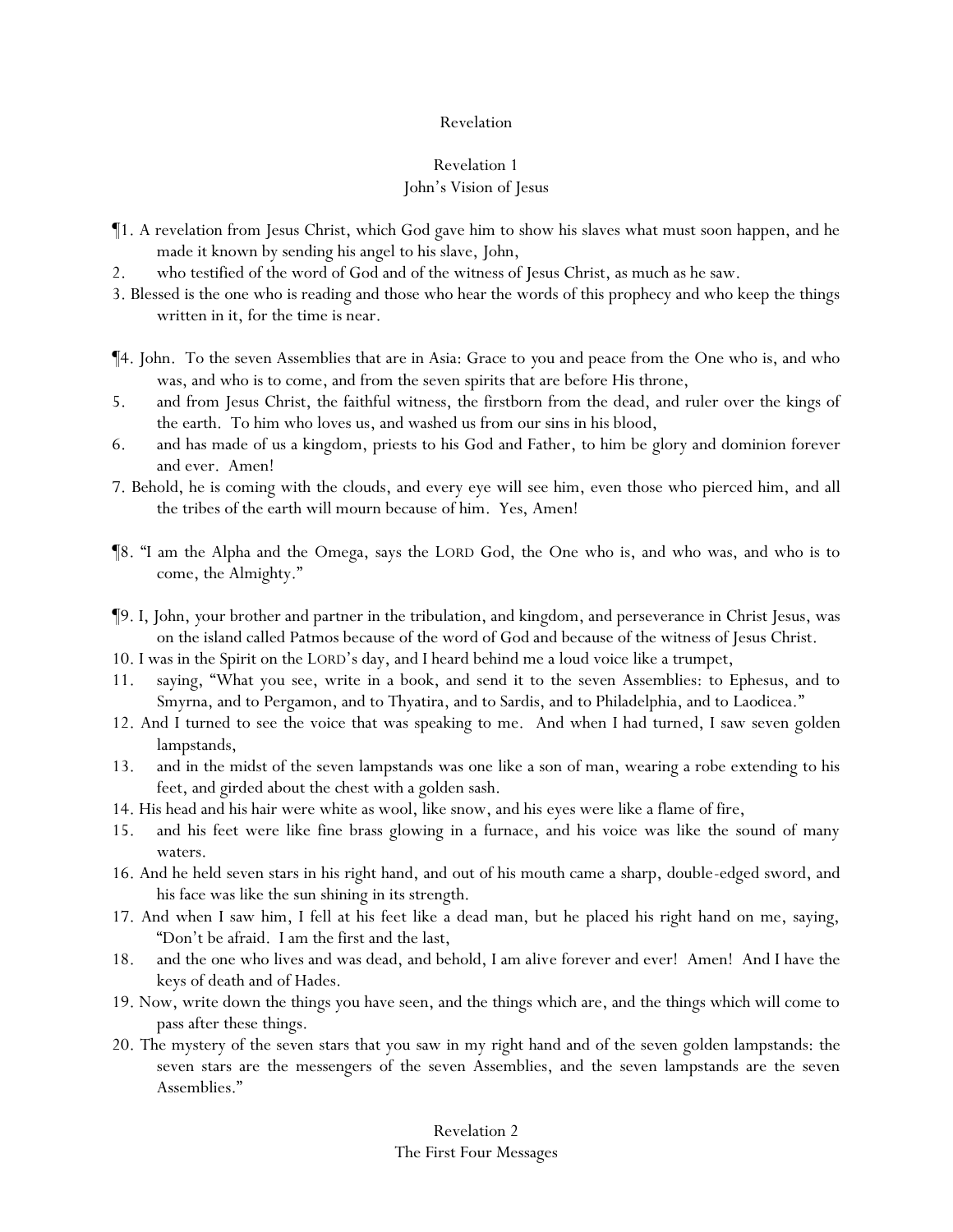¶1. "To the messenger of the Assembly in Ephesus, write:

- ¶ He who holds the seven stars in his right hand, who walks in the midst of the seven golden lampstands, says these things:
- 2. I know your works, and your labor, and your patience, and that you cannot tolerate those who are evil. And you have put to the test those who make themselves out to be apostles, but are not, and you have found them liars,
- 3. and you have patience, and you endured for my name's sake and did not grow weary.
- 4. Nevertheless, I have against you that you have left your first love.
- 5. Remember, therefore, from where you have fallen, and repent, and do the first works. Otherwise, I will come upon you suddenly and remove your lampstand from its place, unless you repent.
- 6. Yet, you do have this, that you hate the deeds of the Nicolaitans, which I also hate.
- 7. He who has an ear, hear what the Spirit is saying to the Assemblies! To him who overcomes will I give to eat of the tree of life that is in the paradise of my God.

¶8. "And to the messenger of the Assembly in Smyrna, write:

- ¶ The first and the last, who was dead and is alive, says these things:
- 9. I know your works, and your suffering, and poverty (but you are rich), and the slander of those who claim to be Jews, and are not, but are a synagogue of Satan.
- 10. Do not fear the things you are about to suffer. Behold, the Accuser is now about to cast some of *y*ou into prison so that *y*ou might be tested, and for ten days *y*ou will have tribulation. Be faithful unto death, and I will give you the crown of life.
- 11. He who has an ear, hear what the Spirit is saying to the Assemblies! He who overcomes will not be harmed by the Second Death.
- ¶12. "And to the messenger of the Assembly in Pergamon, write:
- He who has the sharp, double-edged sword says these things:
- 13. I know your works, and where you are living where Satan's throne is and yet you hold fast my name, and did not deny my faith even in the days in which Antipas, my faithful martyr, was slain among *y*ou, where Satan dwells.
- 14. Yet, I have a few things against you because you have there some holding the doctrine of Balaam, who taught Balak to lay a stumbling block before the sons of Israel, to eat food offered to idols, and to commit fornication.
- 15. And you also have there some who hold the doctrine of the Nicolaitans.
- 16. So, repent! Otherwise, I will come to you soon, and I will wage war against them with the sword of my mouth.
- 17. He who has an ear, hear what the Spirit is saying to the Assemblies! To him who overcomes will I give to eat of the hidden manna, and I will give him a white stone, and upon the stone a new name written which no one knows except the one who receives it.

¶18. "And to the messenger of the Assembly in Thyatira, write:

- ¶ The Son of God, who has eyes like a flame of fire and whose feet are as fine brass, says these things:
- 19. I know your works, and love, and faith, and service, and your patience. And your last works are greater than the first.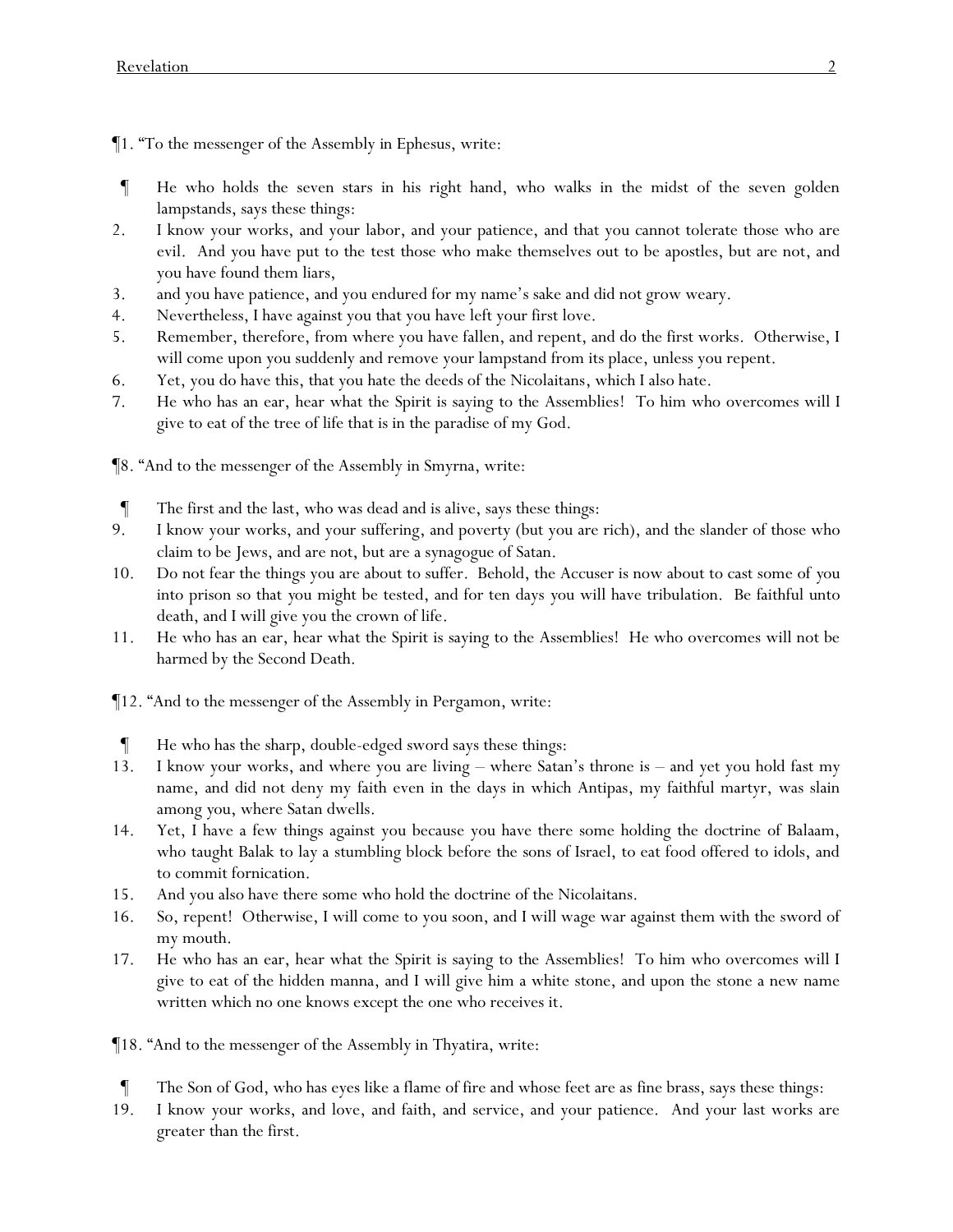- 20. However, I have against you that you put up with your wife Jezebel! who calls herself a prophetess, but who teaches and misleads my servants to commit fornication and to eat things offered to idols.
- 21. And I gave her time to repent, but she will not repent of her whoredom.
- 22. Behold, I am casting her onto a sickbed, and those who commit adultery with her into great affliction, unless they repent of her ways.
- 23. And I will kill her children with death. And all the Assemblies will know I am the one who examines the minds and hearts, and I will give to each of *y*ou according to *y*our deeds.
- 24. But to *y*ou I say, to those who are left in Thyatira, as many as do not hold that doctrine, who have not known 'the deep things of Satan', as they say, I put no other burden on *y*ou.
- 25. Only hold fast what *y*ou do have until I come.
- 26. And he who overcomes and keeps my works until the end, to him will I give authority over the nations,
- 27. and he will rule over them with an iron rod (like potters' vessels, they will be shattered), as I also received from my Father,
- 28. and I will give him the morning star.
- 29. He who has an ear, hear what the Spirit is saying to the Assemblies!

## The Last Three Messages

¶1. "And to the messenger of the Assembly in Sardis, write:

- ¶ He who has the seven spirits of God and the seven stars says these things: I know your works, that you have a reputation that you are alive, but you are dead.
- 2. Be watchful, and strengthen the things that are left, which are about to die, for I have not found your duties fulfilled before my God.
- 3. Remember, therefore, how you received and heard, and hold fast, and repent! If you do not watch, I will come upon you like a thief, and you will not know what hour I will come upon you.
- 4. Yet, you have a few names in Sardis who have not defiled their garments, and they will walk with me in white, for they are worthy.
- 5. He who overcomes, the same shall be clothed in white garments, and I will not blot his name out of the Book of Life, but will confess his name before my Father and before His angels.
- 6. He who has an ear, hear what the Spirit is saying to the Assemblies!

¶7. "And to the messenger of the Assembly in Philadelphia, write:

- ¶ These things says the one who is holy, who is true, who has the key of David, who opens and no one closes, and closes and no one opens:
- 8. I know your works. Behold, I have set before you an open door which no one can shut, for you have little power, and yet, you kept my word and did not deny my name.
- 9. Behold, I am giving *you* some from the synagogue of Satan, those who claim to be Jews and are not, but are lying. Behold, I will make them come and bow down at your feet, and they will know that I love you.
- 10. Since you have patiently kept my word, I also will keep you from the time of trial that is about to come upon the whole world, to try those who dwell on the earth.
- 11. I am coming quickly. Hold on to what you have, so that no one will take your crown.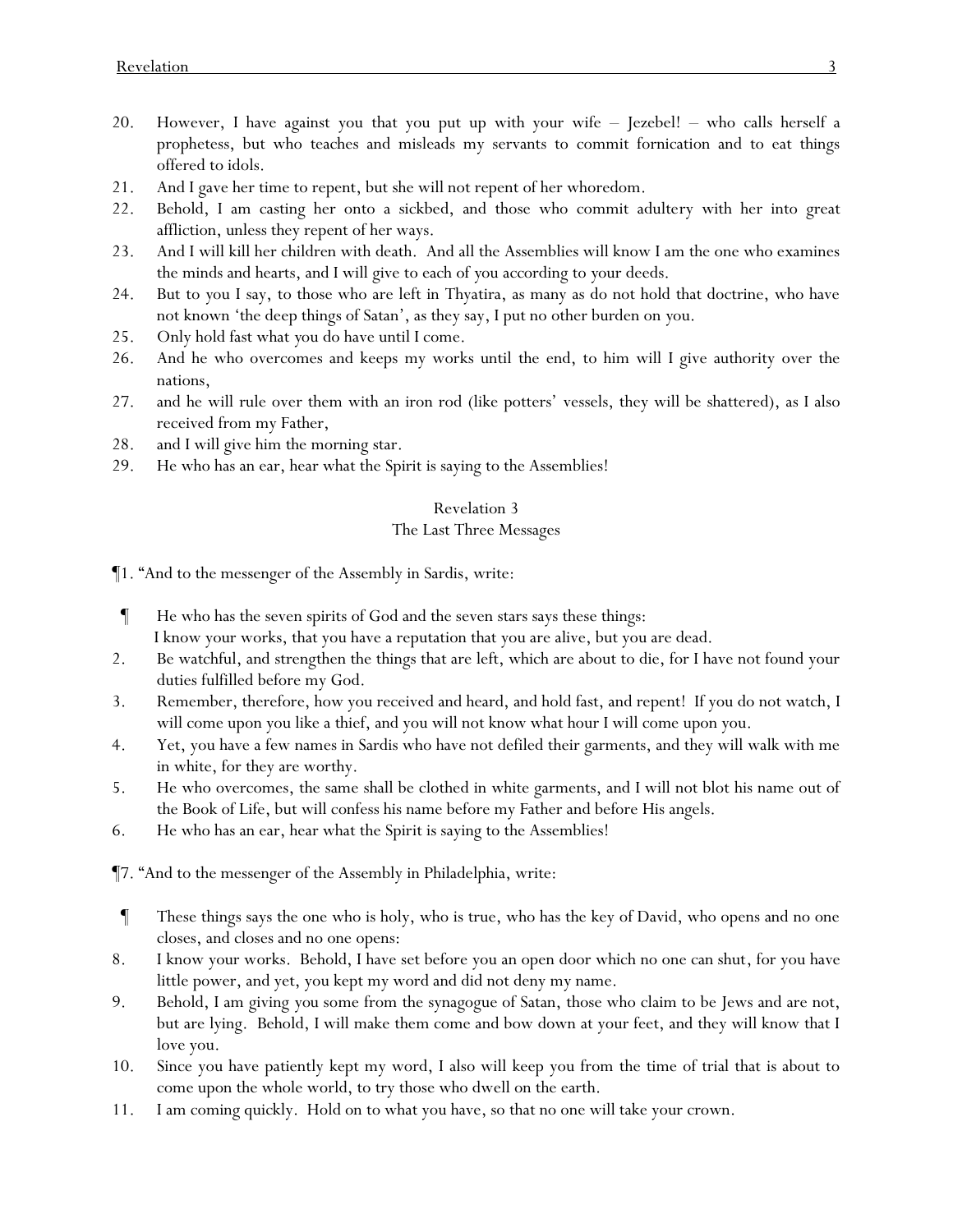- 12. He who overcomes, him will I make a pillar in the temple of my God, and he will never again depart from it, and I will write upon him the name of my God, and the name of the city of my God, the New Jerusalem that is coming down out of heaven from my God, and my new name.
- 13. He who has an ear, hear what the Spirit is saying to the Assemblies!
- ¶14. "And to the messenger of the Assembly in Laodicea, write:
- ¶ The Amen, the faithful and true witness, the beginning of the creation of God, says these things:
- 15. I know your works, that you are neither cold nor hot. I would that you were either cold or hot.
- 16. So, because you are lukewarm, and neither hot nor cold, I am about to vomit you out of my mouth.
- 17. Because you say, 'I am rich, and increased with goods, and have need of nothing,' and you do not know that you are wretched, and pathetic, and poor, and blind, and naked,
- 18. I advise you to purchase from me gold refined by fire so that you may be rich, and white garments so that you may clothe yourself and the shame of your nakedness not be exposed, and eye-salve to anoint your eyes so that you may see.
- 19. As many as I hold dear, I rebuke and chasten. Be zealous, therefore, and repent!
- 20. Behold, I have been standing at the door, and I am knocking. If anyone hears my voice and opens the door, I will enter in to him and dine with him, and he with me.
- 21. He who overcomes, him will I grant to sit with me on my throne, as I also overcame and sat with my Father on His throne.
- 22. He who has an ear, hear what the Spirit is saying to the Assemblies!"

# John Is Caught up God's Throne in Heaven

- ¶1. After these things, I looked, and there was an open door in the sky! And the first voice that I heard speaking to me like a trumpet said, "Come up here, and I will show you things that must come to pass hereafter."
- 2. Immediately, I was in the Spirit, and behold, a throne was set in heaven, and on the throne sat One
- 3. whose appearance was like a stone of jasper and sardius, and a rainbow encircled the throne, in appearance like an emerald.
- 4. And around the throne were twenty-four thrones, and on the thrones sat twenty-four elders clothed in white garments, and on their heads were crowns of gold.
- 5. And out of the throne came flashes of lightning, and voices, and peals of thunder. And seven lamps of fire were blazing before His throne, which are the seven spirits of God,
- 6. and before the throne was something like a sea of glass, like crystal. And in the midst of the throne and around the throne were four things that were alive, full of eyes in front and behind.
- 7. The first living thing resembled a lion, and the second living thing resembled a calf, and the third living thing had a face like a man, and the fourth living thing resembled an eagle in flight.
- 8. And each one of these four living things had six wings round about, and they were full of eyes within, and they took no rest day or night, saying, "Holy! Holy! Holy! LORD God Almighty, who was, and who is, and who is to come!"
- 9. And whenever the living creatures give glory and honor and thanks to Him who was sitting on the throne, to Him who lives forever and ever,
- 10. the twenty-four elders fall down before Him who sits on the throne, and they worship Him who lives forever and ever, and they throw their crowns before the throne, saying,
- 11. "You are worthy, our Lord and God O Holy One! to receive glory and honor and power, for you created all things, and by your will did they come into being and were created."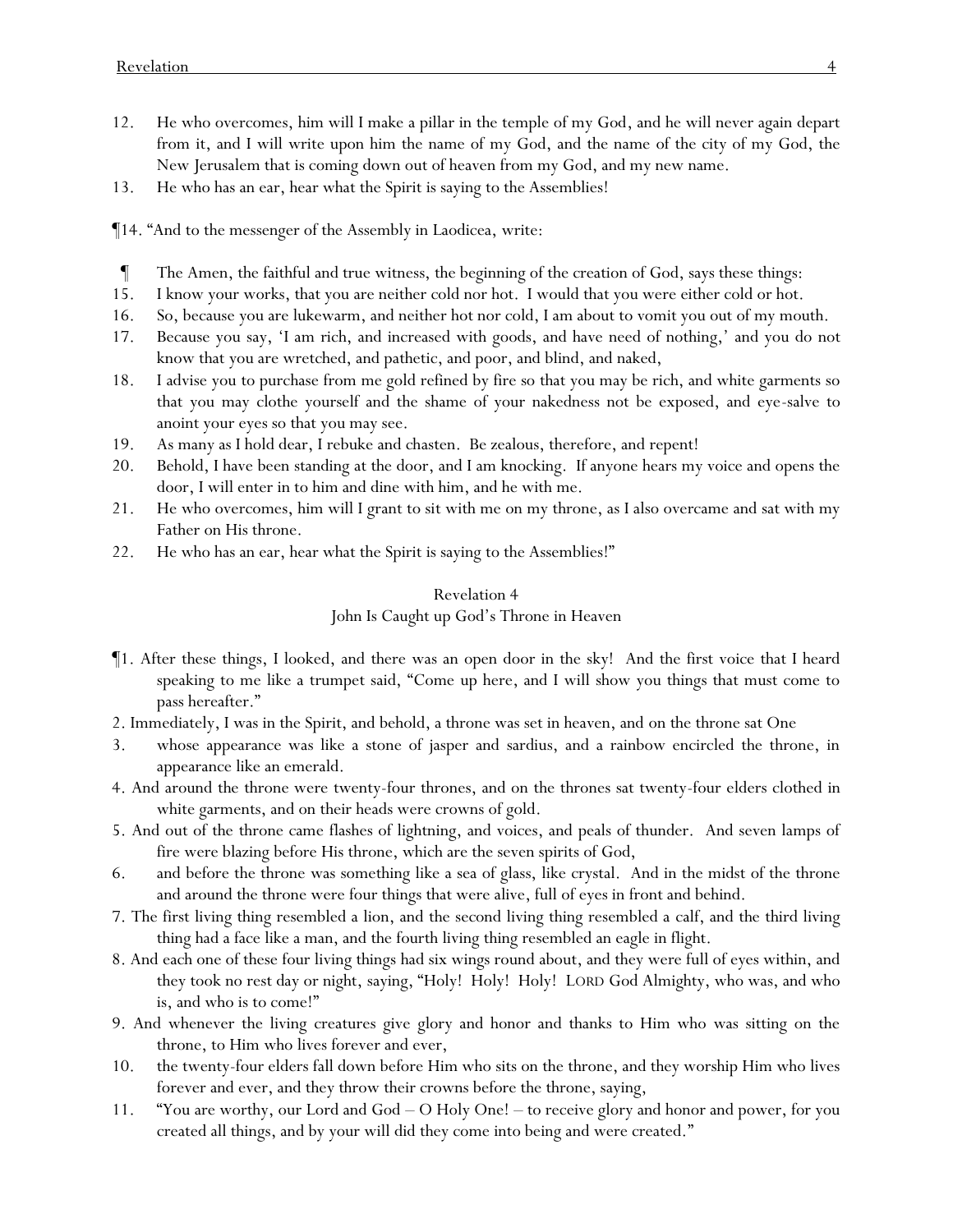## Revelation 5 The Scroll

- ¶1. Then, in the right hand of Him who sits on the throne, I saw a scroll, with writing on the inside and on the outside, sealed with Seven Seals.
- 2. And I saw a strong angel proclaiming with a loud voice, "Who is worthy to open the scroll and to loose its seals?"
- 3. And no one in heaven above, nor on earth, nor beneath the earth was able to open the scroll, nor even to look at it.
- 4. And I began to weep bitterly because no one was found worthy to open the scroll, nor even to look at it.
- 5. Then one of the elders said to me, "Stop crying. Behold, the Lion of the tribe of Judah, the Root of David, has overcome to open the scroll and its Seven Seals."
- 6. And then I saw, standing in the midst of the throne and of the four living things, and in the midst of the elders, something like a slaughtered Lamb, with seven horns and seven eyes, which are the seven spirits of God sent out into all the world.
- 7. And it came, and it took the scroll from the right hand of Him who sat on the throne.
- 8. And when it took the scroll, the four living things and the twenty-four elders fell down before the Lamb, each one having a harp and golden bowls full of incense (which are the prayers of the saints).
- 9. And they sang a new song, saying, "You are worthy to take the scroll and to open its seals because you were slaughtered. And with your blood, you purchased us for God out of every tribe and tongue and people and nation."
- 10. "And you made them kings and priests to our God, and they shall reign on the earth!"
- 11. And I looked, and I heard as it were the sound of many angels around the throne and the living creatures and the elders, and the number of them was myriads of myriads, and thousands of thousands,
- 12. saying with a loud voice, "Worthy is the Lamb that was slain to receive power, and riches, and wisdom, and strength, and honor, and glory, and praise!"
- 13. And then I heard every created thing that is in heaven, and on earth, and beneath the earth, and upon the sea, and everything that is in them, all saying, "To Him who sits on the throne, and to the Lamb, be blessing, and honor, and glory, and might forever and ever! Amen!"
- 14. And the four living things kept saying, "Amen!" And the elders fell down and worshipped.

#### Revelation 6

#### The Seven Seals Are Opened

- ¶1. And I saw that the Lamb opened the first of the Seven Seals, and I heard one of the four living things say, like the sound of thunder, "Come!"
- 2. And I looked, and there was a white horse! And the one sitting on it held a bow, and a crown was given to him, and he went out conquering, and to conquer.
- ¶3. And when he opened the second seal, I heard the second living creature say, "Come!"
- 4. And there came out another horse, fiery-red! And it was given to him who rode on it to take peace from the earth so that men would slaughter one another, and a great sword was given to him.
- ¶5. And when he opened the third seal, I heard the third living creature say, "Come!" And I saw a black horse, and the one who sat on it held a balance in his hand.
- 6. Then I heard a voice in the midst of the four living things say, "A quart of grain for a denarius, and three quarts of barley for a denarius, and do not harm the oil and the wine!"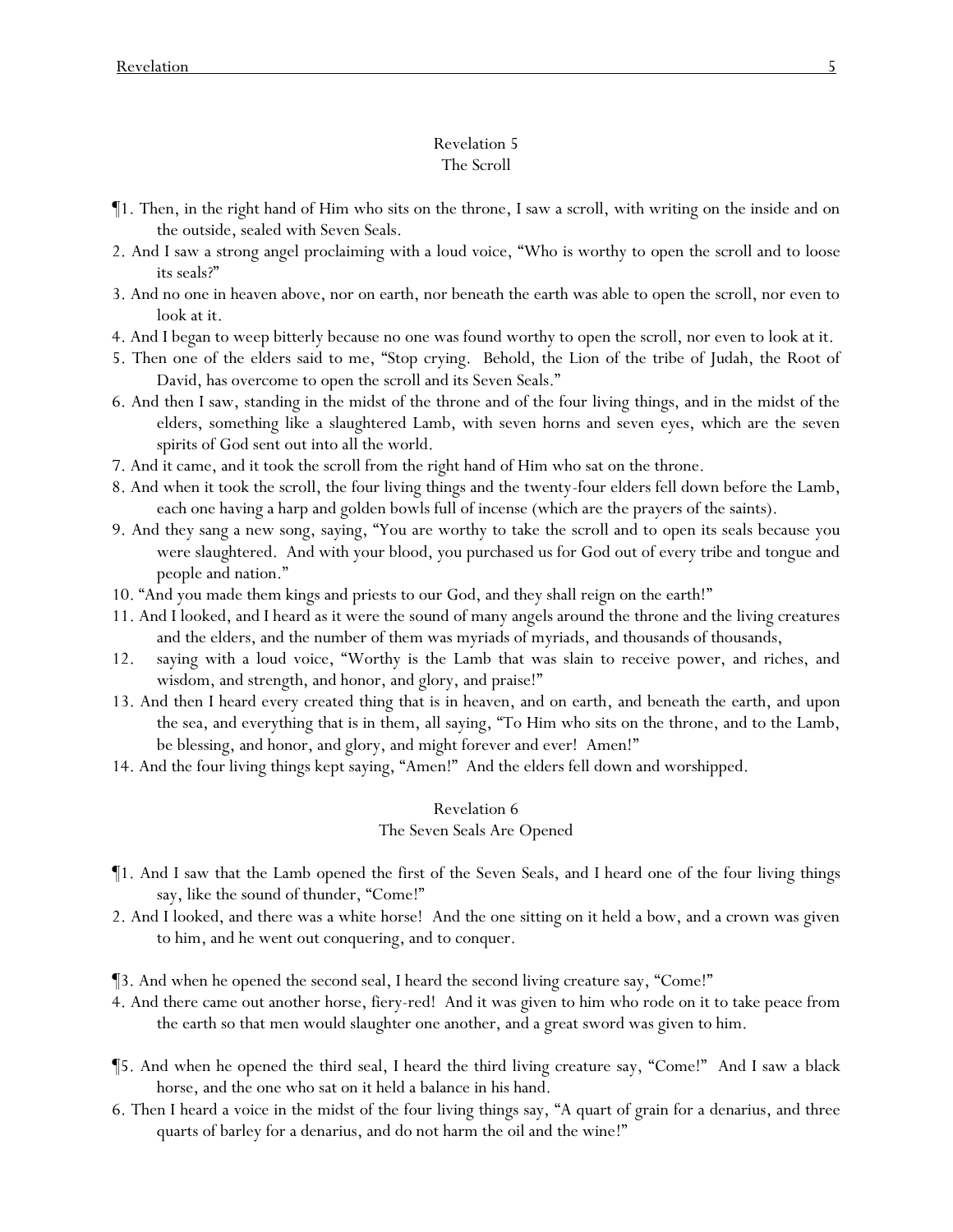- ¶7. And when he opened the fourth seal, I heard the fourth living creature say, "Come!"
- 8. And I looked, and there was a pale green horse! And the name of him who sat upon it was Death, and Hades was following him, and authority was given to him over a fourth of the earth, to slay with the sword, and with famine, and with deadly disease, and by the beasts of the earth.
- ¶9. And when he opened the fifth seal, I saw beneath the altar the souls of those who had been slain because of the word of God and because of the witness of the Lamb which they possessed.
- 10. And they cried out with a loud voice, saying, "How long, O Master, holy and true, will you not judge and avenge our blood upon those who dwell on earth?"
- 11. And a white robe was given to each of them, and it was said to them that they should wait for a while, until their fellow servants and their brothers should finish their course, who were about to be killed as they also had been.
- ¶12. And I saw when he opened the sixth seal, and there was a great earthquake, and the sun became black as sackcloth made of hair, and the whole moon became like blood,
- 13. and the stars of heaven fell to earth the way a fig tree, shaken by a strong wind, drops her summer figs.
- 14. And the sky was split apart like a scroll being rolled up, and every mountain and island were shaken out of their places.
- 15. And the kings of the earth, and the great men, and the military leaders, and the rich, and the powerful, and every slave and free man hid themselves in caves and among the rocks of the mountains,
- 16. and they said to the mountains and to the rocks, "Fall on us, and hide us from the face of Him who sits on the throne and from the wrath of the Lamb!
- 17. For the great day of his wrath has come, and who is able to stand?"

#### The 144,000 Are Sealed

- ¶1. And after this, I saw four angels standing at the four corners of the earth, holding the four winds of the earth so that no wind would blow on the land, nor on the sea, nor on any tree.
- 2. Then I saw another angel ascending from the east, having the seal of the living God, and he cried out with a loud voice to the four angels to whom it was given to harm the land and the sea,
- 3. saying, "Do not harm the land, nor the sea, nor the trees until we seal the slaves of our God on their foreheads."
- 4. And I heard the number of those who were sealed, one hundred forty-four thousand, sealed out of every tribe of the sons of Israel:
- 5. from the tribe of Judah, twelve thousand sealed; from the tribe of Reuben, twelve thousand; from the tribe of Gad, twelve thousand;
- 6. from the tribe of Asher, twelve thousand; from the tribe of Naphtali, twelve thousand; from the tribe of Manasseh, twelve thousand;
- 7. from the tribe of Simeon, twelve thousand; from the tribe of Levi, twelve thousand; from the tribe of Issachar, twelve thousand;
- 8. from the tribe of Zebulun, twelve thousand; from the tribe of Joseph, twelve thousand; from the tribe of Benjamin, twelve thousand sealed.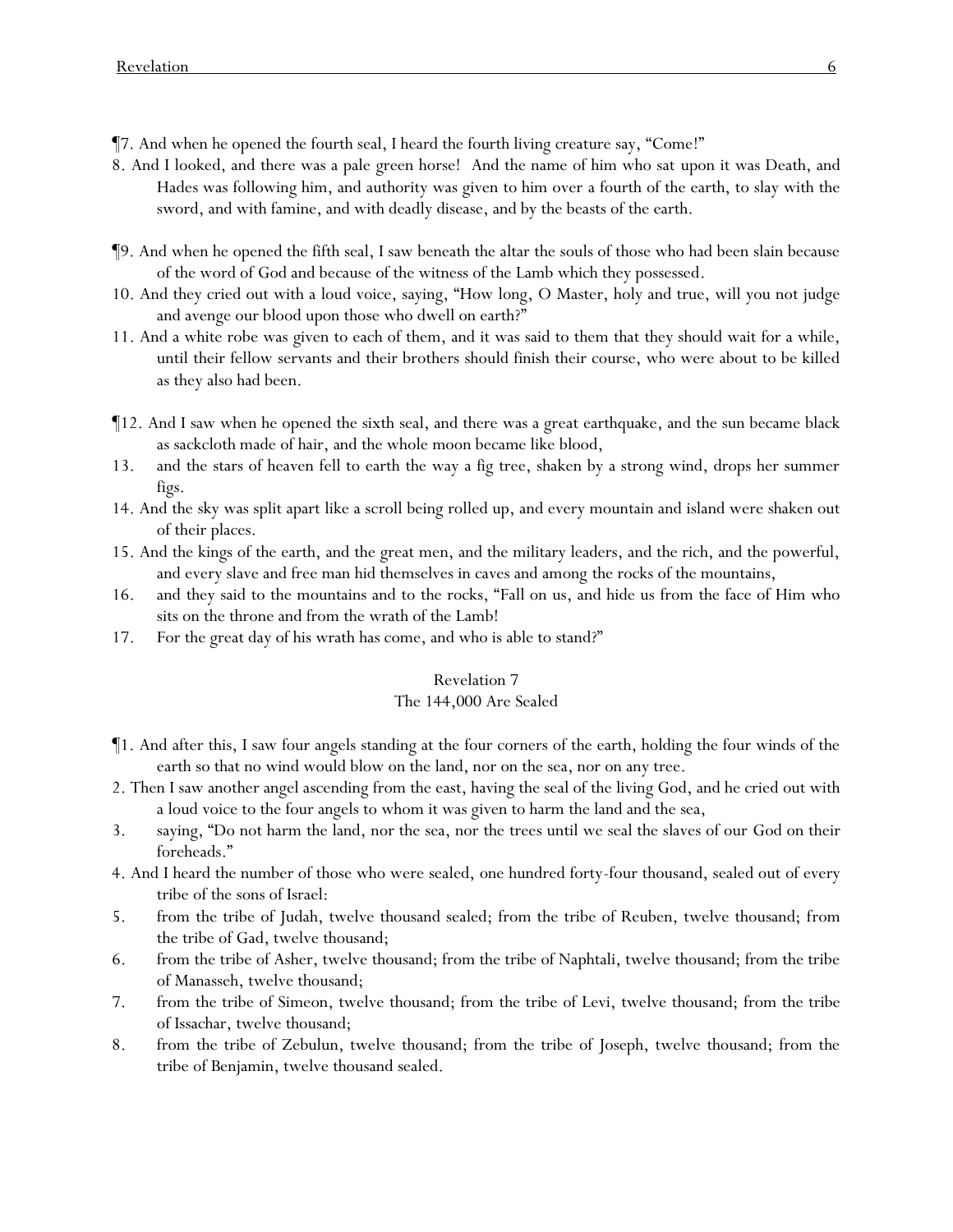- ¶9. After these things, I looked, and there was a vast multitude that no one was able to number, out of all nations and tribes and peoples and languages, standing before the throne and before the Lamb, clothed in white robes, and palm branches in their hands,
- 10. and they cried out with a loud voice, saying, "Salvation belongs to our God, who sits on the throne, and to the Lamb!"
- 11. And all the angels had been standing around the throne, and around the elders and the four living things, and they fell on their faces before the throne and worshipped God,
- 12. saying, "Amen! Blessing and glory and wisdom and thanksgiving and honor and power and strength belong to our God forever and ever! Amen!"
- ¶13. Then answered one of the elders, saying to me, "These who are arrayed in white robes, who are they? And where did they come from?"
- 14. And I said to him, "My lord, you know." And then he told me, "These are they who are coming out of the great tribulation, and they washed their robes and made them white in the blood of the Lamb.
- 15. Therefore, they are before the throne of God, and they serve Him day and night in His temple, and He who sits on the throne will dwell among them.
- 16. They will not hunger any longer, nor thirst any longer, nor will the sun ever beat down on them, nor any heat,
- 17. for the Lamb who is in the midst of the throne will be their Shepherd, and he will guide them to fountains of living waters, and God will wipe away every tear from their eyes."

## Revelation 8 The Seventh Seal Reveals Seven Trumpets

¶1. And when he opened the seventh seal, there was silence in heaven for about half an hour.

- 2. And then I saw the seven angels who stand before God, and Seven Trumpets were given to them.
- ¶3. And then another angel came and stood at the altar, having a golden censer, and much incense was given to him to offer with the prayers of all the saints upon the golden altar that is before the throne,
- 4. and the smoke of the incense went up before God with the prayers of the saints from the hand of the angel.
- 5. And the angel took the censer and filled it with fire from the altar, and he cast it to the earth, and there were peals of thunder, and voices, and lightning flashes, and an earthquake.
- ¶6. And the seven angels who had the Seven Trumpets prepared themselves to sound the trumpets.
- ¶7. And the first one sounded, and there was hail and fire mingled with blood, and it was cast to the earth, and a third of the earth was burned up, and a third of the trees was burned up, and all green grass was burned up.
- ¶8. Then the second angel sounded, and something like a big, burning mountain was cast into the sea, and a third of the sea became blood,
- 9. and a third of the creatures that live in the sea died, and a third of ships was destroyed.
- ¶10. And the third angel sounded, and a large star, blazing like a torch, fell from heaven, and it fell on a third of the rivers and on the springs of water.
- 11. And the name of the star is called "Wormwood", and a third of the waters became wormwood, and many men died from the waters because they were made bitter.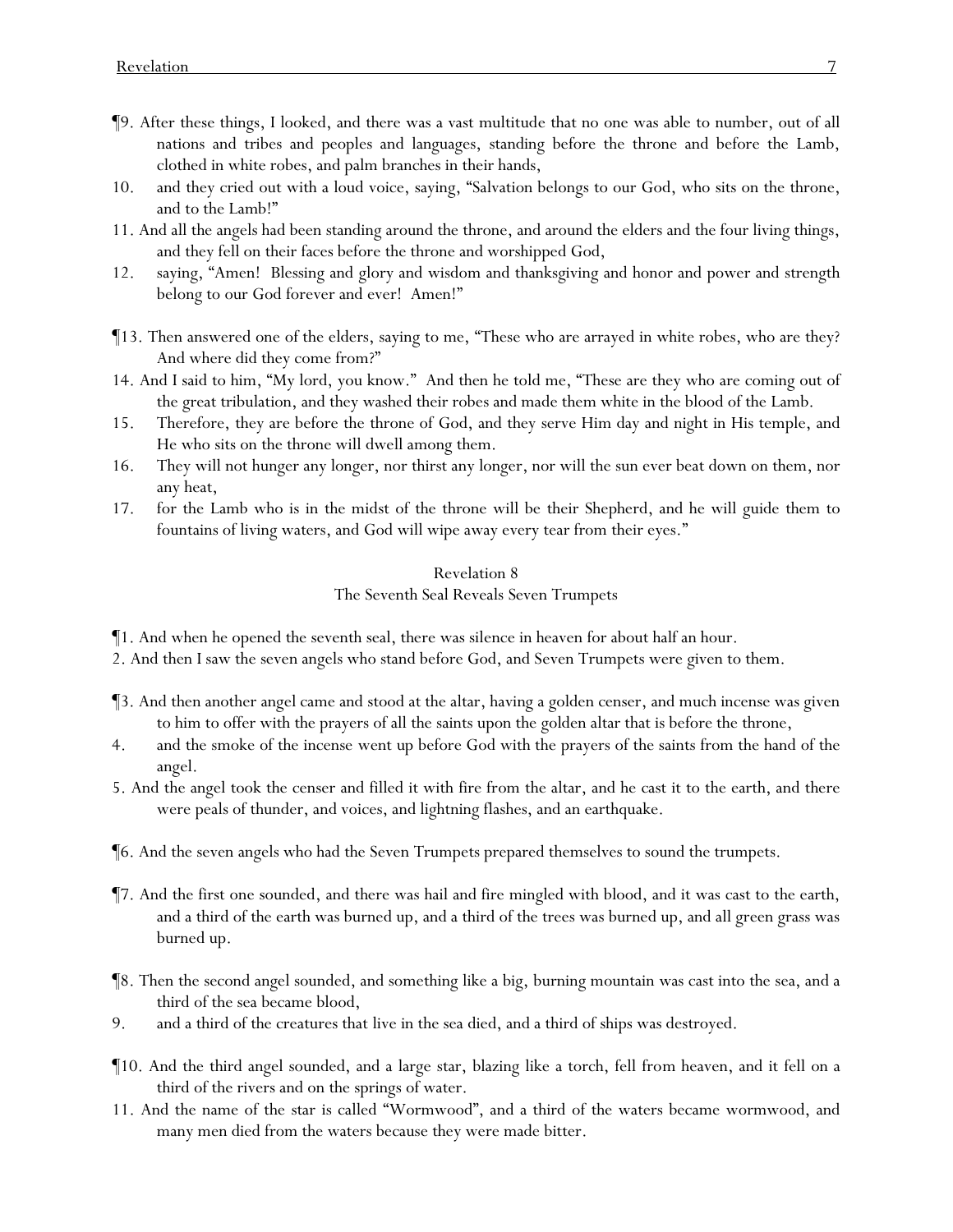- ¶12. And the fourth angel sounded, and a third of the sun was struck, and a third of the moon, and a third of the stars, so that a third of them were darkened, and the day did not shine for a third of it, and likewise the night.
- ¶13. Then I looked, and I heard a lone eagle say with a loud voice as he flew in the midst of heaven, "Woe! Woe! Woe to those who live on the earth because of the remaining sounds of the trumpet of the three angels who are about to sound!"

The Trumpets Continue To Be Sounded

- ¶1. And the fifth angel sounded, and I saw a star from heaven that had fallen to earth, and the key to the shaft of the Abyss was given to him.
- 2. And he opened the shaft of the Abyss, and smoke came up out of the shaft like the smoke of a burning furnace, and the sun and the air were darkened with the smoke from the shaft.
- 3. And then, out of the smoke came locusts to the earth, and power was given to them like the power that scorpions of the earth have.
- 4. And it was said to them that they were not to harm the grass of the earth, nor anything green, nor any tree, but only the men who do not have the seal of God on their foreheads.
- 5. And it was given to them not to kill but to torture them five months, and their torment was like the torment of a scorpion when it stings a man.
- 6. And in those days, men will seek death and will by no means find it, and they will long to die, but death will flee from them.
- 7. And the appearance of the locusts was like horses prepared for battle, and on their heads were things like golden crowns, and their faces were like men's faces,
- 8. and they had hair like the hair of women, and their teeth were like lions' teeth.
- 9. And they had chests like breastplates of iron, and the sound of their wings was like the sound of many chariots with horses charging into battle.
- 10. And they have tails like scorpions, with stingers. And with their tails, they have power to hurt men five months.
- 11. They have as king over them the angel of the Abyss; his name in Hebrew is "Abaddon", but his name in Greek is "Apollyon".<sup>1</sup>
- 12. The first woe has passed. Behold, two woes are still to come after these things!
- ¶13. And the sixth angel sounded, and I heard a single voice from the four horns of the golden altar before God
- 14. telling the sixth angel who had the trumpet, "Loose the four angels who are bound in the great river Euphrates!"
- 15. And so, the four angels were loosed who were prepared for the hour, and for the day, and month, and year to kill a third of mankind.
- 16. The number of the soldiers on horseback was ten thousands times ten thousands. I heard their number.
- 17. And this is how I saw the horses in the vision, and those who sat on them: they had fiery red, and hyacinth-colored, and sulfurous-yellow breastplates, and the heads of the horses were like heads of lions, and out of their mouths issued fire, and smoke, and sulfur.

<sup>&</sup>lt;sup>1</sup> Both "Abaddon" and "Apollyon" mean "destroyer".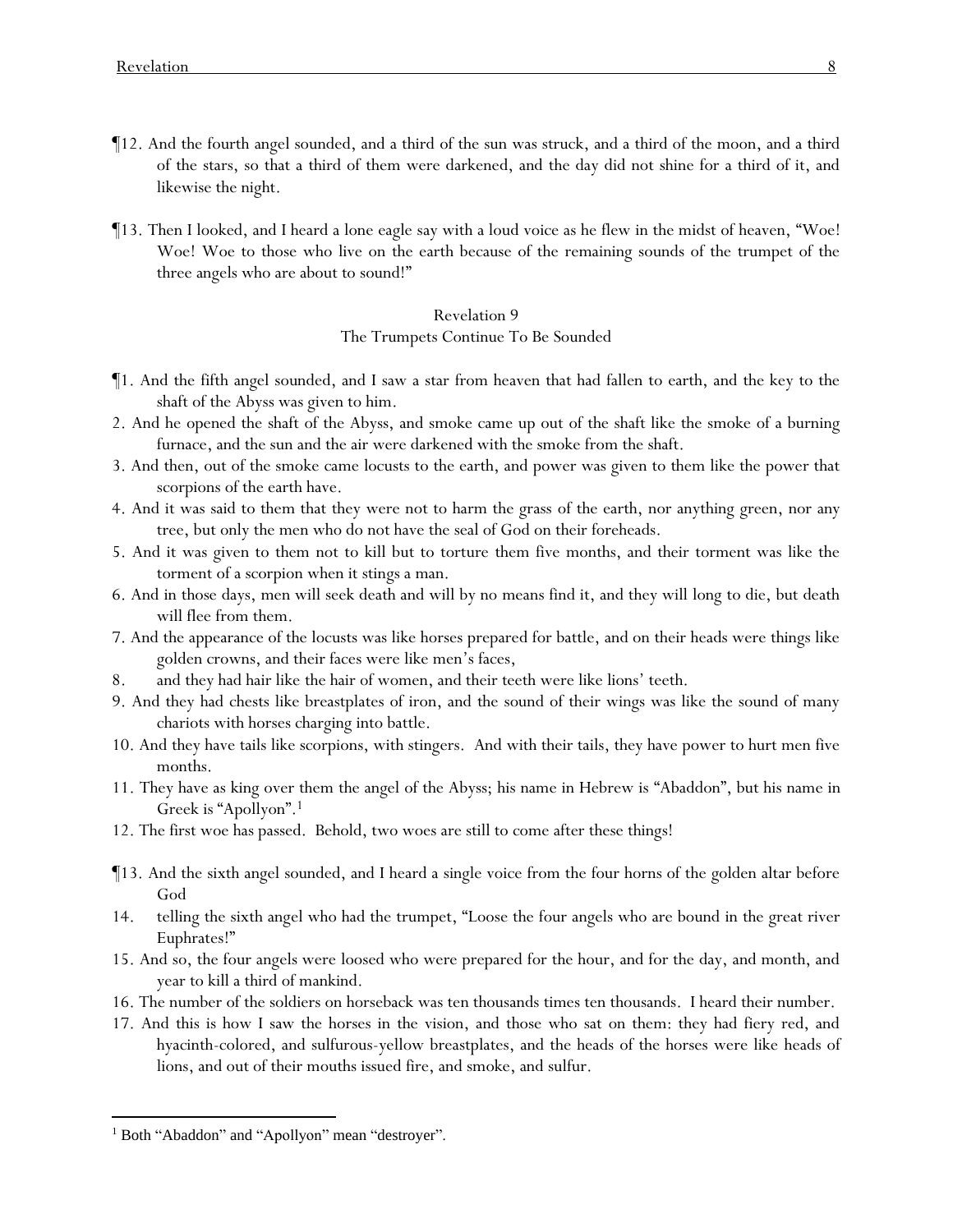- 18. By these three plagues, a third of mankind was killed: from the fire, and the smoke, and the sulfur that issued from their mouths.
- 19. Moreover, the power of the horses is in their mouths and in their tails, for their tails are like serpents, having heads, and with them, they do damage.
- 20. And the rest of mankind, those who were not killed by these plagues, did not repent of the works of their hands, that they should cease to worship demons and idols of gold, and of silver, and of bronze, and of stone, and of wood, which can neither see, nor hear, nor walk.
- 21. Neither did they repent of their murders, nor of their sorceries, nor of their immorality, nor of their thievery.

#### John Eats the Scroll

- ¶1. And I saw a strong angel descending from heaven, clothed with a cloud, and a rainbow upon his head, and his face was like the sun, and his feet, like pillars of fire,
- 2. and he held in his hand a little scroll, opened. And he set his right foot on the sea, and his left, on the land,
- 3. and he cried out with a loud voice, like a lion roaring. And when he cried out, seven thunders uttered their voices.
- 4. And when the seven thunders spoke, I was about to write, but I heard a voice from heaven, saying, "Seal the things which the seven thunders spoke, and do not write them."
- 5. And the angel whom I saw standing on the sea and on the land raised his right hand toward heaven
- 6. and swore by Him who lives forever and ever, who created heaven and the things in it, and the earth and the things in it, and the sea and the things in it, that there shall be no more time,
- 7. except in the days of the sound of the seventh angel, when he begins to sound his trumpet, and the mystery of God shall be accomplished, as He told His slaves, the prophets.
- 8. And the voice that I had heard from heaven spoke to me again, saying, "Go! Take the little scroll that is open in the hand of the angel who is standing on the sea and on the land."
- 9. And so, I went to the angel and told him to give me the little scroll. And he said to me, "Take it, and eat it up. It will make your stomach bitter, but in your mouth, it will be sweet as honey."
- 10. So, I took the little scroll out of the hand of the angel and devoured it, and it was in my mouth like honey, sweet, but when I had eaten it, my stomach was made bitter.
- 11. And they said to me, "You must again prophesy concerning many peoples, and nations, and tongues, and kings."

# Revelation 11

#### God's Two Witnesses

- ¶1. And there was given to me a reed similar to a staff, saying, "Rise up and measure the temple of God, and the altar, and those who worship in it.
- 2. But leave out the outer court of the temple, and do not measure it, for it is given to the Gentiles, and they will trample the holy city forty-two months.
- 3. And I will give *power* to my Two Witnesses, and they will prophesy one thousand two hundred and sixty days, dressed in sackcloth."
- 4. These are the two olive trees and the two lampstands standing before the Lord of the earth.
- 5. And if anyone attempts to harm them, fire comes out of their mouth and consumes their enemies, and if anyone attempts to harm them, this is how he must be killed.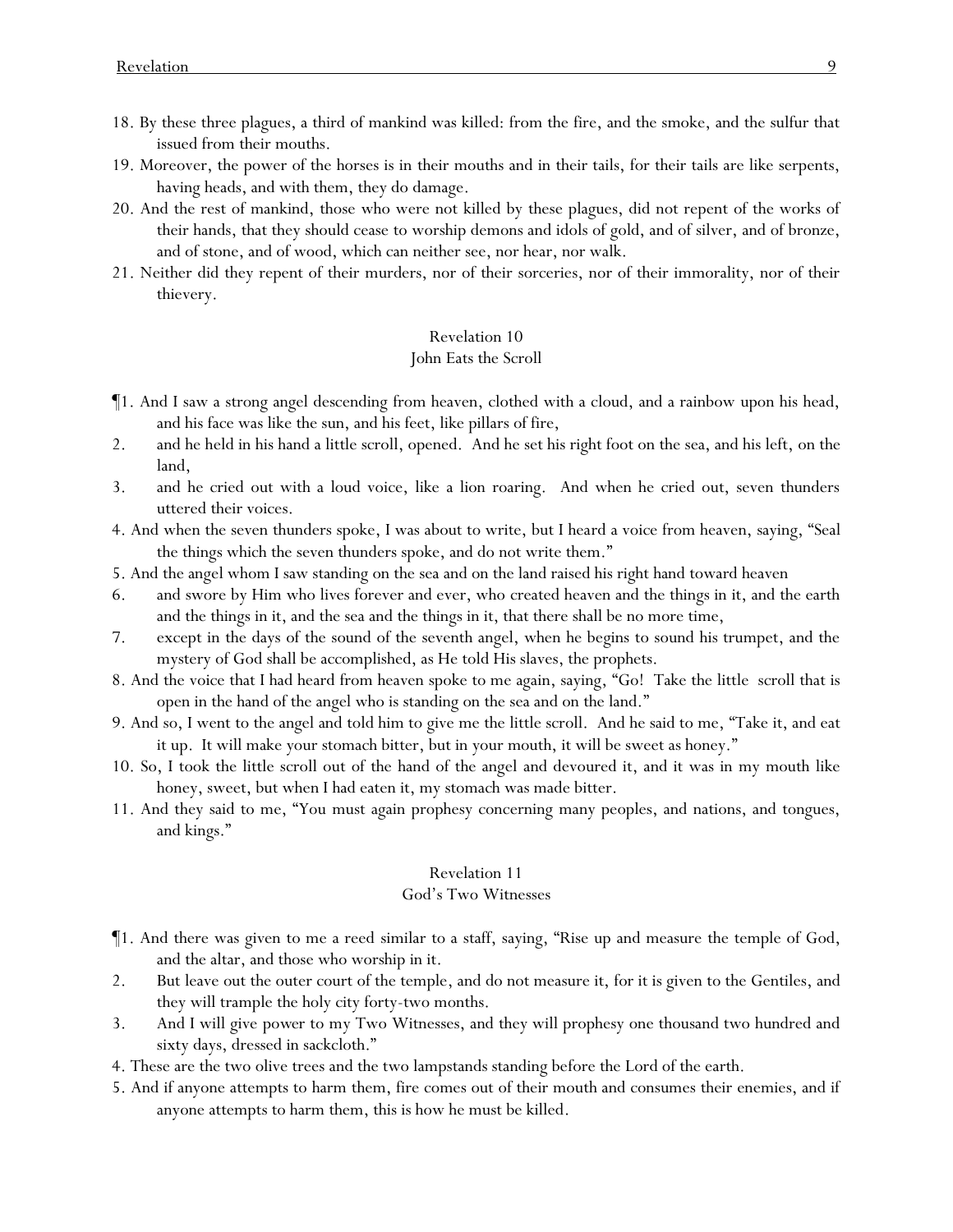- 6. These have authority to shut heaven so that no rain falls during the days of their prophecy, and they have authority over the waters, to turn them into blood, and to strike the earth with any plague, as often as they wish.
- 7. And when they have finished their testimony, the Beast that ascends from the Abyss will make war against them and overcome them, and he will kill them.
- 8. And their dead bodies *will be* in the street of the great city that is spiritually called "Sodom" and "Egypt", where also their Lord was crucified.
- 9. And some of the peoples, tribes, tongues, and nations will see their dead bodies three-and-a-half days, and men will not allow their dead bodies to be laid in a tomb.
- 10. And those who dwell on the earth will rejoice over them, and celebrate, and send gifts to one another because these two prophets tormented those who dwell on the earth.
- 11. Then, after the three-and-a-half days, a breath of life from God entered into them, and they stood on their feet, and great fear fell on those who were looking at them.
- 12. And I heard a loud voice from heaven saying to them, "Come up here!" And they went up into heaven in a cloud, and their enemies watched them.
- 13. And on that same day, there was a great earthquake, and a tenth of the city fell, and seven thousand people were killed in the earthquake, and the rest were terrified and gave glory to the God of heaven.
- ¶14. The second woe has passed. The third woe, behold, is coming quickly!
- ¶15. And the seventh angel sounded, and there were loud voices in heaven, saying, "The kingdom of the world has become the kingdom of our LORD and of His Christ, and He shall reign forever and ever."
- 16. And the twenty-four elders who were sitting on their thrones before God fell on their faces and worshipped God,
- 17. saying, "We give you thanks, LORD God Almighty, who is and who was, because you have taken your great power and have begun to reign.
- 18. And the nations were enraged, and your wrath has come, and the time for the dead to be judged, and to give the reward to your slaves, the prophets, and to the saints, and to those, small and great, who fear your name, and to destroy those who destroy the earth."
- ¶19. Then God's temple in heaven opened, and within His temple, the ark of His covenant was seen, and there were flashes of lightning, and voices, and peals of thunder, and an earthquake, and large hail.

#### Signs in Heaven

- ¶1. And a great sign appeared in heaven: a woman clothed with the sun, and the moon beneath her feet, and on her head a crown of twelve stars,
- 2. and she was with child and cried out with birth pangs, being in the agony of giving birth.
- 3. And another sign was seen in heaven, and there was a great, fiery-red Dragon with seven heads and ten horns, and seven crowns on his heads.
- 4. And his tail drew away a third of the stars of heaven, and he brought them to the earth. And the Dragon stood before the woman who was about to give birth so that when she gave birth, he could devour her child.
- 5. And she bore a male child who is to rule all nations with an iron rod, and her child was caught up to God and to His throne.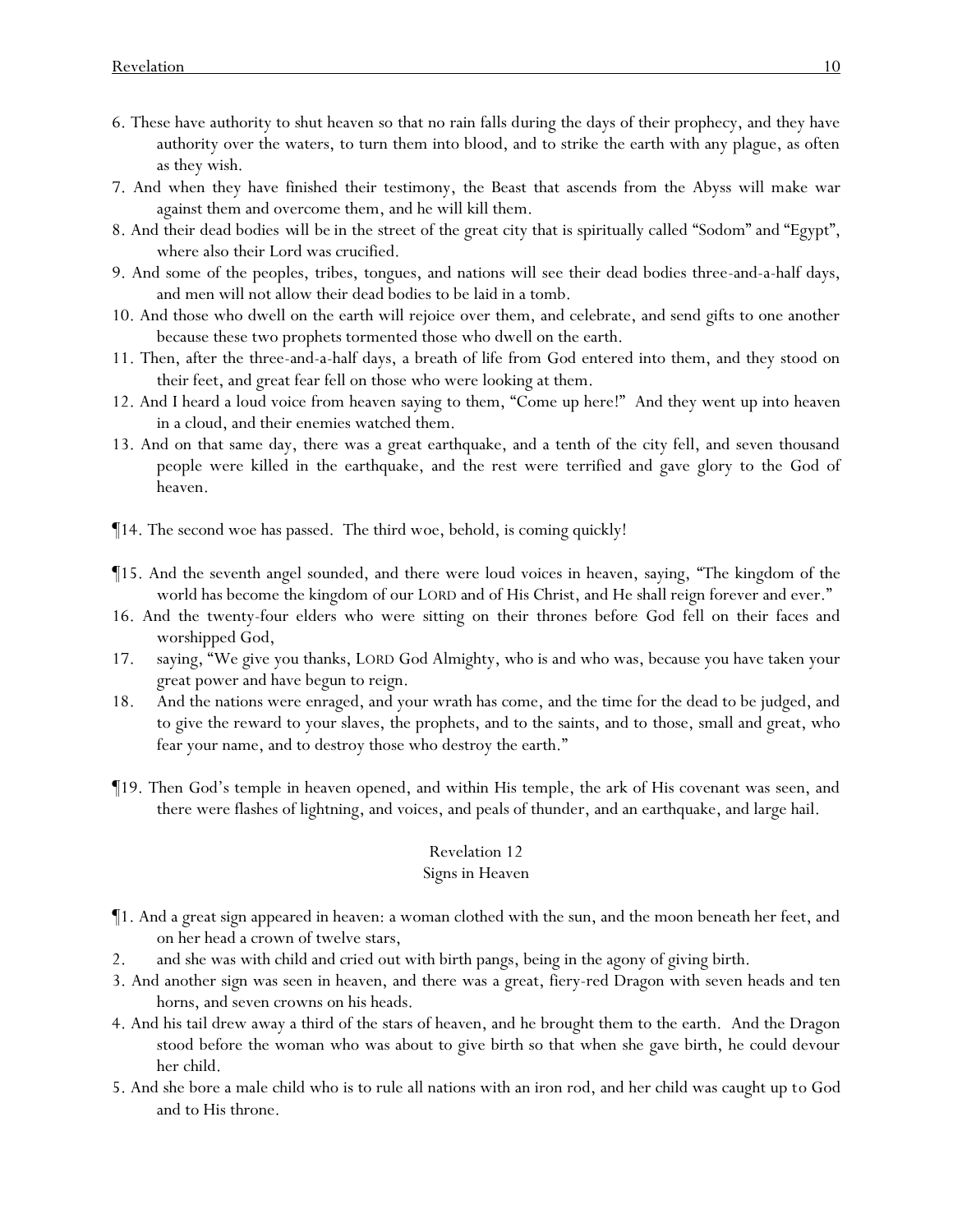- 6. And the woman fled into the wilderness, where she has a place prepared by God, so that they may nourish her there for one thousand two hundred and sixty days.
- ¶7. And there was war in heaven, Michael and his angels warring against the Dragon, and the Dragon waging war, and his angels,
- 8. but he did not prevail; neither was there place found for him in heaven any longer.
- 9. And the great Dragon was cast out, the ancient serpent who is called the Accuser, and Satan, who deceives the whole world. He was thrown down to the earth, and his angels were thrown down with him.
- 10. And I heard a great voice in heaven saying, "Now have come the salvation and the power and the kingdom of our God, and the authority of His Christ, because the Prosecutor of our brothers has been cast out, who prosecuted them day and night before our God.
- 11. And they overcame him through the blood of the Lamb and through the word of their testimony, and they did not love their life, even to the death.
- 12. For this, rejoice, O heavens and those who dwell in them! Woe to the earth and the sea! For the Accuser has come down among *y*ou, having great anger, knowing that he has little time."
- ¶13. And when the Dragon saw that he was cast down to the earth, he persecuted the woman who had given birth to the boy.
- 14. And they gave the woman two wings of a great eagle so that she could fly into the wilderness, to her place, where they will nourish her for a time and times and half a time, away from the face of the serpent.
- 15. Then the serpent spewed water like a river out of his mouth after the woman, to sweep her away with the flood.
- 16. But the earth helped the woman, and the earth opened its mouth and swallowed up the river that the Dragon spewed out of his mouth.
- 17. And the Dragon was furious because of the woman, and went to make war against the remnant of her offspring, those who keep the commandments of God and have the witness of Jesus.

## The Beast

- ¶1. And I stood upon the sand of the sea. And I saw, coming up out of the sea, a Beast with ten horns and seven heads, and upon his horns were ten crowns, and on his heads were names of blasphemy.
- 2. And the Beast that I saw was like a leopard, and his feet were like a bear's, and his mouth was like the mouth of a lion, and the Dragon gave him his power, and his throne, and great authority.
- 3. And one of his heads seemed to be mortally wounded, but his mortal wound was healed. Then the whole earth marveled at the Beast,
- 4. and they worshipped the Dragon who had given authority to the Beast, and they worshipped the Beast, saying, "Who is like the Beast, and who is able to make war against him?"
- 5. And there was given to him a mouth speaking great things and blasphemy, and authority was given to him to wage war forty-two months.
- 6. And he opened his mouth in blasphemy against God, to blaspheme His name and His dwelling, *that is,* those who dwell in heaven.
- 7. And it was given to him to make war against the saints and to overcome them, and authority was given to him over every tribe and people and language and nation.
- 8. And they will worship him, all the inhabitants of the earth whose name is not written from the foundation of the world in the Book of Life of the Lamb who was slain.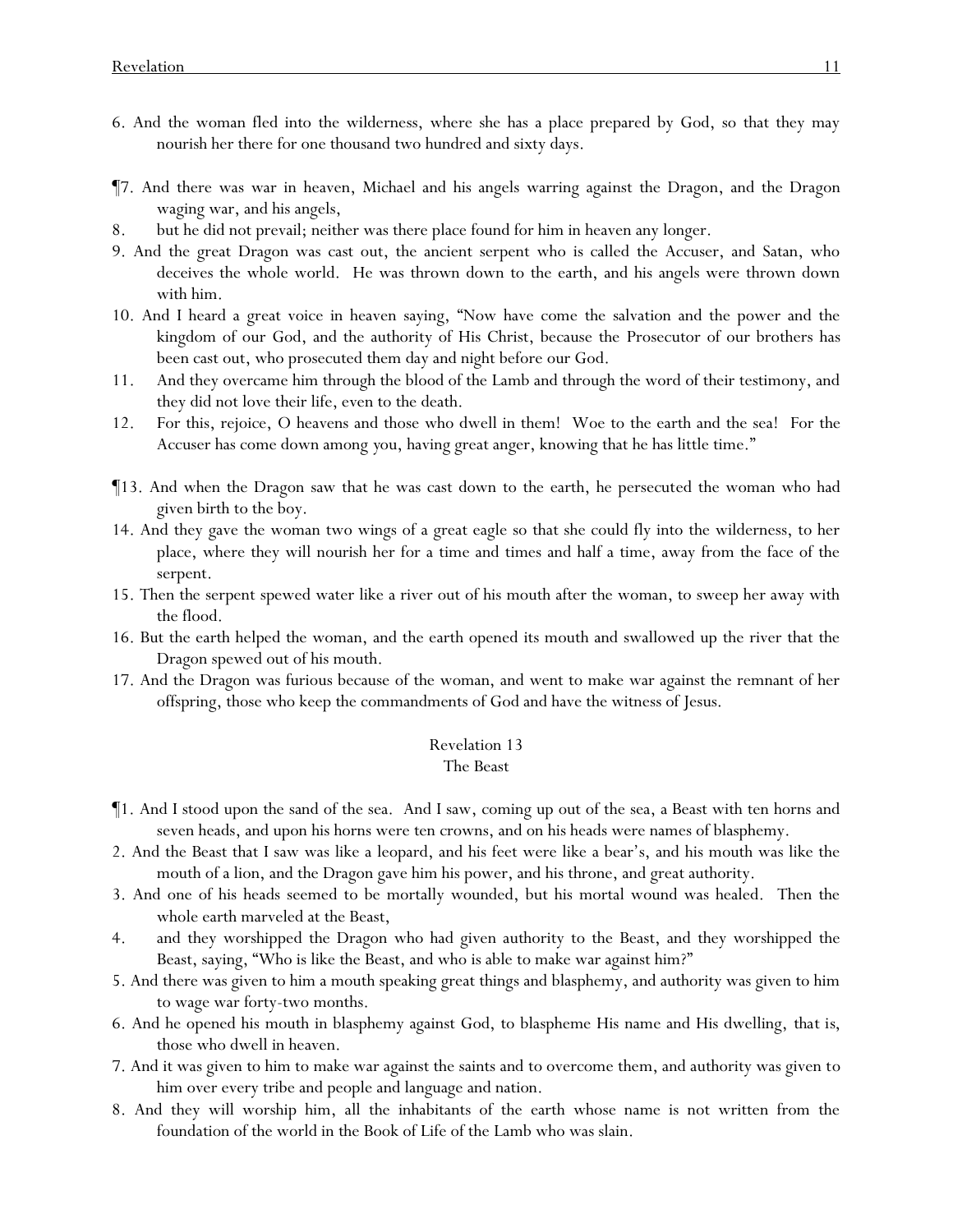9. If anyone has an ear, let him hear!

- 10. If anyone holds on to captivity, *into captivity* he must go. If anyone slays with a sword, he must be slain with a sword. Here is the patience and faith of the saints.
- ¶11. And I saw another beast coming up out of the earth, and he had two horns like a lamb, but he spoke like a dragon.
- 12. And he exercises all the authority of the first Beast in his presence. And he set out to compel the earth and those who inhabit it to worship the first Beast whose deadly wound was healed.
- 13. And he performs great signs, so that he even makes fire to come out of heaven to the earth before men.
- 14. And he deceives those who dwell on the earth<sup>2</sup> by means of the signs that were granted him to do in the presence of the Beast, telling the inhabitants of the earth to make an image of the Beast who had the wound from a sword and lived.
- 15. And it was granted him to give breath to the image of the Beast so that the image of the Beast should both speak and cause to be put to death as many as will not worship the image of the Beast.
- 16. And he causes everyone, the small and the great, and the rich and the poor, both free men and slaves, that they should give them a mark on their right hand or on their forehead,
- 17. so that no one is able to buy or sell except he who has the mark, the name of the Beast, or the number of his name.
- 18. Here is wisdom. Let him who has understanding calculate the number of the Beast, for it is the number of a man, and his number is six hundred sixty-six.

## Revelation 14 The Saints Are Taken from the Earth

- ¶1. And I looked, and there was the Lamb, standing on Mount Zion! And with him was a number, one hundred forty-four thousand, having his name and his Father's name written on their foreheads.
- 2. And I heard a sound from heaven like the sound of many waters and like the sound of loud thunder, and the sound that I heard was like harpists harping on their harps.
- 3. And they were singing a new song before the throne, and before the four living things and the elders, but no one was able to learn the song except the one hundred forty-four thousand who were purchased from the earth.
- 4. These are they who were not defiled with women, for they are virgins. These are the ones who follow the Lamb wherever he goes. These were purchased by Jesus from among men, firstfruits to God and to the Lamb,
- 5. and no lie was found in their mouth; they are without blemish.
- ¶6. And I saw an angel flying in the midst of heaven with everlasting good news to proclaim to the inhabitants of the earth, even to every nation and tribe and language and people,
- 7. saying in a loud voice, "Fear God, and give Him glory! For the hour of His judgment has come, and worship Him who made the heaven and the earth, and the sea and springs of waters!"
- ¶8. And another angel, a second one, followed, saying, "She has fallen! Babylon the Great has fallen, who caused all nations to drink of the wine of her whorish passion."
- ¶9. And then another angel, a third one, followed them, saying with a loud voice, "If anyone worships the Beast and his image and receives a mark upon his forehead or upon his hand,

<sup>&</sup>lt;sup>2</sup> Many manuscripts have "deceives those who belong to me who dwell on the earth".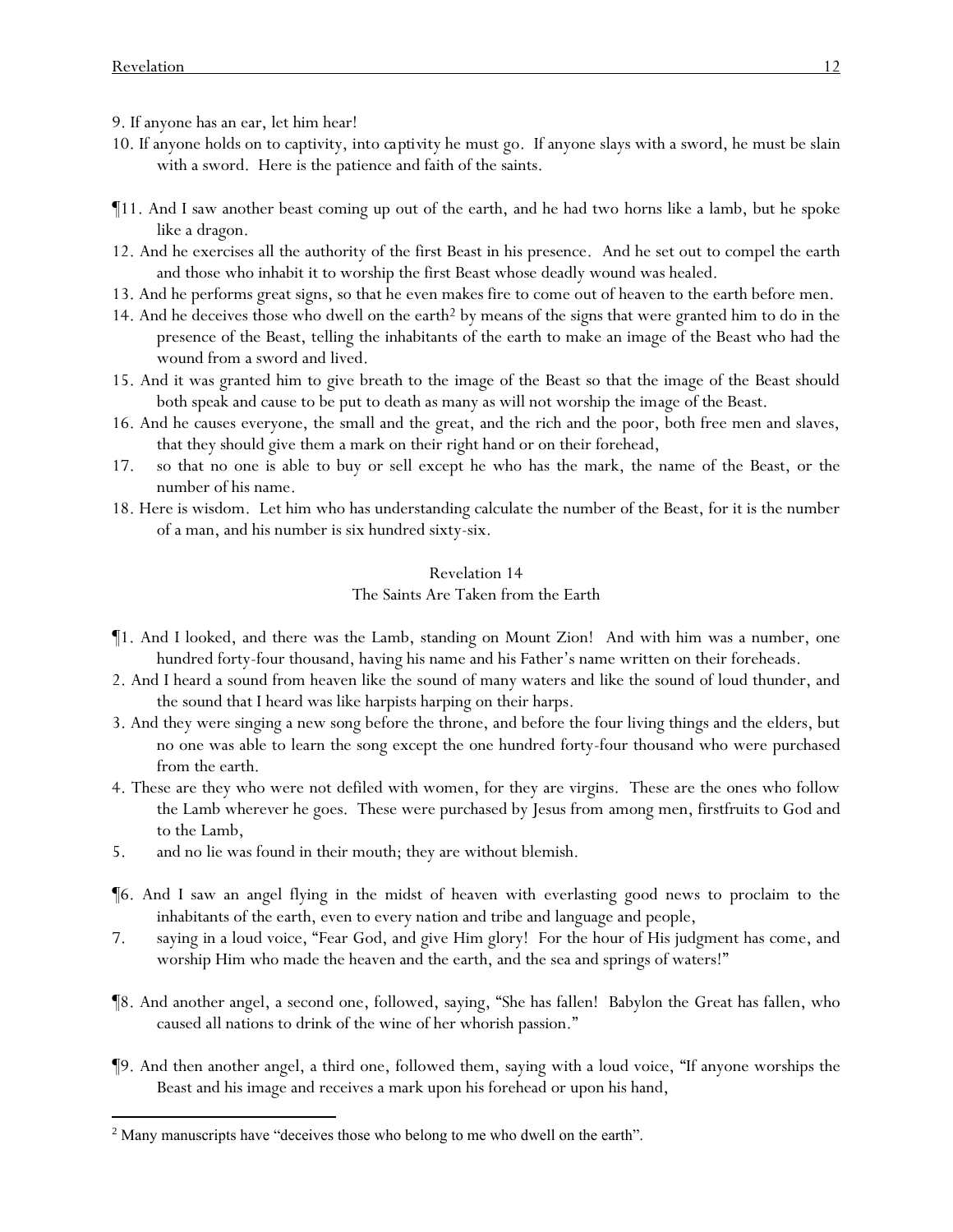- 10. he also will drink of the wine of the wrath of God, who has poured *it* undiluted into the cup of His wrath, and he will be tortured by fire and sulfur in the presence of the holy angels and before the Lamb,
- 11. and the smoke of their torment will ascend forever and ever, and they have no relief day or night who worship the Beast and his image, or whoever receives the mark of his name."
- 12. Here is the patience of the saints, those who keep the commandments of God and the faith of Jesus.
- ¶13. And I heard a voice from heaven, saying, "Write, 'From now on, blessed are the dead who die in the Lord. Yes, says the Spirit, that they may rest from their labors, for their works follow them.'"
- ¶14. And I looked, and there was a white cloud! And sitting on the cloud was one like the Son of man, having on his head a golden crown, and in his hand a sharp sickle.
- 15. And another angel came out of the temple, crying with a loud voice to the one sitting on the cloud, "Put in your sickle and reap, for the time to reap has come, for the harvest of the earth is ripe."
- 16. And the one who was sitting on the cloud thrust his sickle over the earth, and the earth was reaped.
- ¶17. And another angel came out of the temple that is in heaven, he, too, having a sharp sickle.
- 18. And another angel came out from the altar, having authority over fire, and he shouted with a loud shout to the one who held the sharp sickle, saying, "Put in your sharp sickle, and gather the clusters of the vine of the earth, for her grapes are ripe!"
- 19. And the angel thrust his sickle into the earth, and gathered the vine of the earth, and cast it into the great wine-press of the wrath of God.
- 20. And the wine-press was trampled outside the city, and blood came out of the wine-press as high as the bridles of horses for a distance of one thousand six-hundred stadia.<sup>3</sup>

## The Saints Stand Before the Father

- ¶1. And I saw another sign in heaven, great and marvelous: seven angels having the Seven Last Plagues, for in them is the wrath of God completed.
- ¶2. And I saw something like a sea of transparent glass mingled with fire, and those who overcame the Beast and his image and the number of his name standing on the glassy sea, holding harps from God.
- 3. And they sang the song of Moses, the slave of God, and the song of the Lamb, saying, "Great and marvelous are your works, LORD God Almighty! Righteous and true are your ways, O King of nations!
- 4. Who will not fear you, O LORD, and glorify your name? For *you* alone are holy! All nations will come and bow before you, for your righteous ways have been revealed."
- ¶5. Then, after these things, I looked, and the temple of the tabernacle of witness in heaven was opened,
- and out of the temple came the seven angels who had charge of the Seven Plagues, clothed with clean, bright linen, and girded around their chests with gold sashes.
- 7. And one of the four living creatures gave to the seven angels seven golden vials filled with the wrath of God who lives forever and ever.
- 8. And the temple was filled with smoke from the glory of God and from His power, and no one was able to enter into the temple until the Seven Plagues of the seven angels were accomplished.

<sup>&</sup>lt;sup>3</sup> That is, about 200 miles.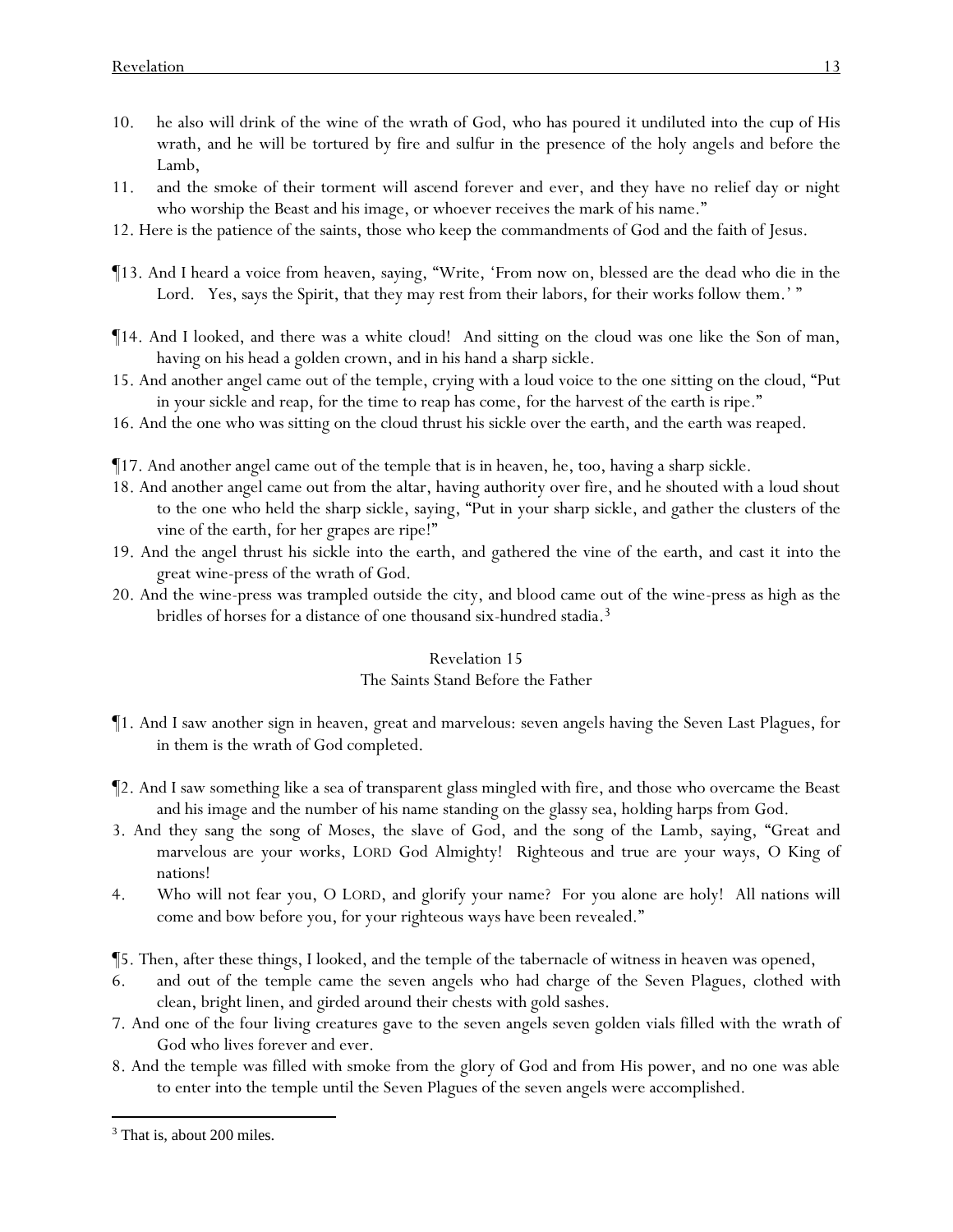# Revelation 16 The Seven Last Plagues

- ¶1. Then I heard a loud voice from the temple saying to the seven angels, "Go, and pour out the Seven Vials of the wrath of God onto the earth!"
- ¶2. And the first went and poured out his vial onto the earth, and it became a foul and painful sore on the people who have the mark of the Beast and who worship his image.
- ¶3. And the second angel poured out his vial onto the sea, and it became blood as from a dead man, and every living soul that was in the sea died.

¶4. And the third poured out his vial into the rivers and the fountains of waters, and they became blood.

- 5. Then I heard the angel of the waters saying, "You are just, O Holy One, who is and who was, in making these judgments,
- 6. for they have poured out the blood of saints and prophets, and you have given them blood to drink. They are worthy."
- 7. And I heard the altar saying, "Yes, LORD God Almighty! Your judgments are true and just."
- ¶8. And then the fourth poured out his vial on the sun, and it was given to him to scorch men with fire.
- 9. And men were scorched with a fierce heat, and men blasphemed the name of the God who has authority over these plagues, and they did not repent to give Him glory.
- ¶10. And the fifth poured out his vial on the throne of the Beast, and his kingdom was darkened, and they began to gnaw their tongues because of the pain,
- 11. and they blasphemed the God of heaven because of their pains and their sores, and they did not repent of their works.
- ¶12. And the sixth poured out his vial on the great river Euphrates, and its water was dried up to prepare the way for the kings from the east.
- 13. And I saw three unclean spirits like frogs come out of the mouth of the Dragon, and out of the mouth of the Beast, and out of the mouth of the false prophet,
- 14. for they are miracle-working demon spirits, who go out to the kings of all the inhabited earth to gather them for the battle of the great day of God Almighty.
- 15. ("Behold, I am coming like a thief! Blessed is he who watches and keeps his garments, so that he does not go naked, and men see his shame.")
- 16. And they gathered them to the place which is called in Hebrew, "Armageddon" 4.
- ¶17. Then the seventh poured out his vial on the air, and a great voice came from the temple of heaven, from the throne, saying, "It is done."
- 18. And there were flashes of lightning, and peals of thunder, and voices, and there was a great earthquake such as has not occurred since men were on the earth, so mighty an earthquake and so strong.
- 19. And the great city was split into three parts, and the cities of the nations collapsed. And Babylon the Great was brought to remembrance before God, to give her the cup of the wine of His furious wrath.
- 20. And every island fled away, and mountains were not found.

<sup>&</sup>lt;sup>4</sup> The Hebrew word means, " the hill of Meggido".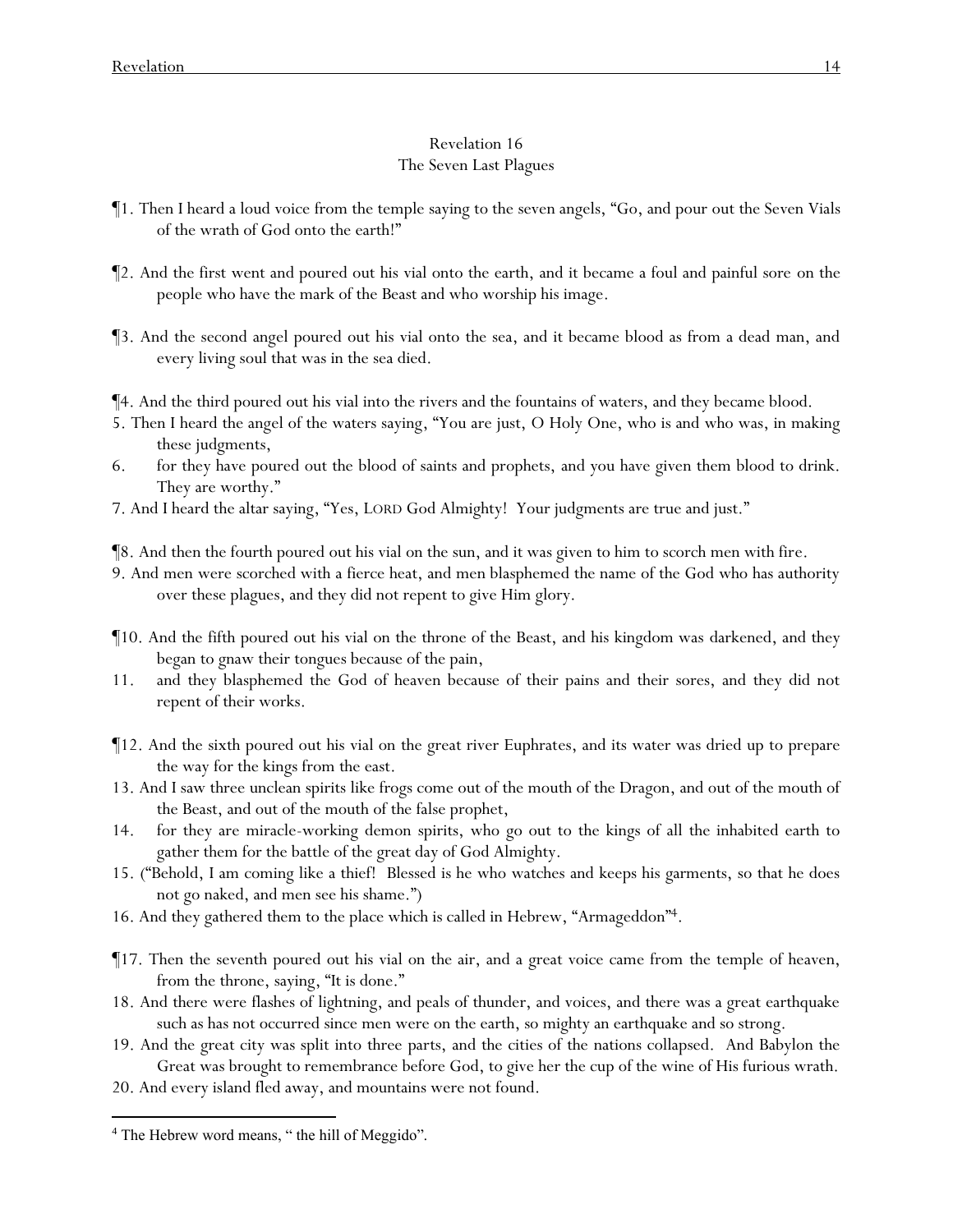21. And large hail, weighing about a talent,<sup>5</sup> came down out of heaven upon men, and men blasphemed God because of the plague of the hail, for the plague of it was very great.

## Revelation 17 The Great Whore and Babylon the Great

- ¶1. Then one of the seven angels who had the Seven Vials came, and he spoke to me, saying, "Come. I will show you the judgment of the Great Whore who sits on many waters,
- 2. with whom the kings of the earth have committed fornication, and by the wine of her whoredom are the inhabitants of the earth made drunk."
- 3. So, he carried me away in spirit into a wilderness, and I saw a woman sitting on a scarlet-colored Beast that was full of blasphemous names and that had seven heads and ten horns.
- 4. And the woman was arrayed in purple, and scarlet, and adorned with gold, and precious stone, and pearls, having in her hand a golden cup that was full of abominations and the filthiness of her fornication,
- 5. and on her forehead was written a name: "Mystery: Babylon the Great, the Mother of harlots and the abominations of the earth."
- 6. And I saw the woman drunk on the blood of the saints, on the blood of the martyrs of Jesus. And when I saw her, I marveled with great wonder.
- 7. And the angel said to me, "Why do you marvel? I will tell you the mystery of the woman and of the Beast that carries her, that has seven heads and ten horns.
- 8. The Beast that you saw was, and is not, and will ascend out of the Abyss, and he is headed for destruction. And the inhabitants of the earth will marvel, whose names are not written in the Book of Life from the foundation of the world, when they see the Beast that was, and is not, and yet, will be.
- 9. Here is the mind that has wisdom: The seven heads are seven hills upon which the woman sits.
- 10. And they are seven kings; five have fallen, one is, and another has not yet come, and when he comes, he must continue a little while.
- 11. And the Beast who was, and is not, even he himself is the eighth, but he is one of the seven, and he is headed for destruction.
- 12. And the ten horns that you saw are ten kings who have not yet received a kingdom, but they receive authority as kings one hour with the Beast.
- 13. These are of one mind, and they give their power and authority to the Beast.
- 14. These will make war against the Lamb, but the Lamb will conquer them because he is Lord of lords and King of kings, and those with him are called, and chosen, and faithful."
- 15. Then he said to me, "The waters that you saw, where the Whore sits, are peoples, and multitudes, and nations, and languages.
- 16. And the ten horns that you saw, and the Beast, these will hate the Whore, and they will make her desolate and naked, and they will eat her flesh and consume her with fire.
- 17. For God put it in their hearts to carry out His plan, to have one mind, and to give their kingdom to the Beast until the words of God be fulfilled.
- 18. And the woman whom you saw is the great city that reigns over the kings of the earth."

## Revelation 18

# Babylon, continued

<sup>5</sup> Depending on the culture and time period involved, a talent could weigh as little as 57 pounds or as much as 130 pounds.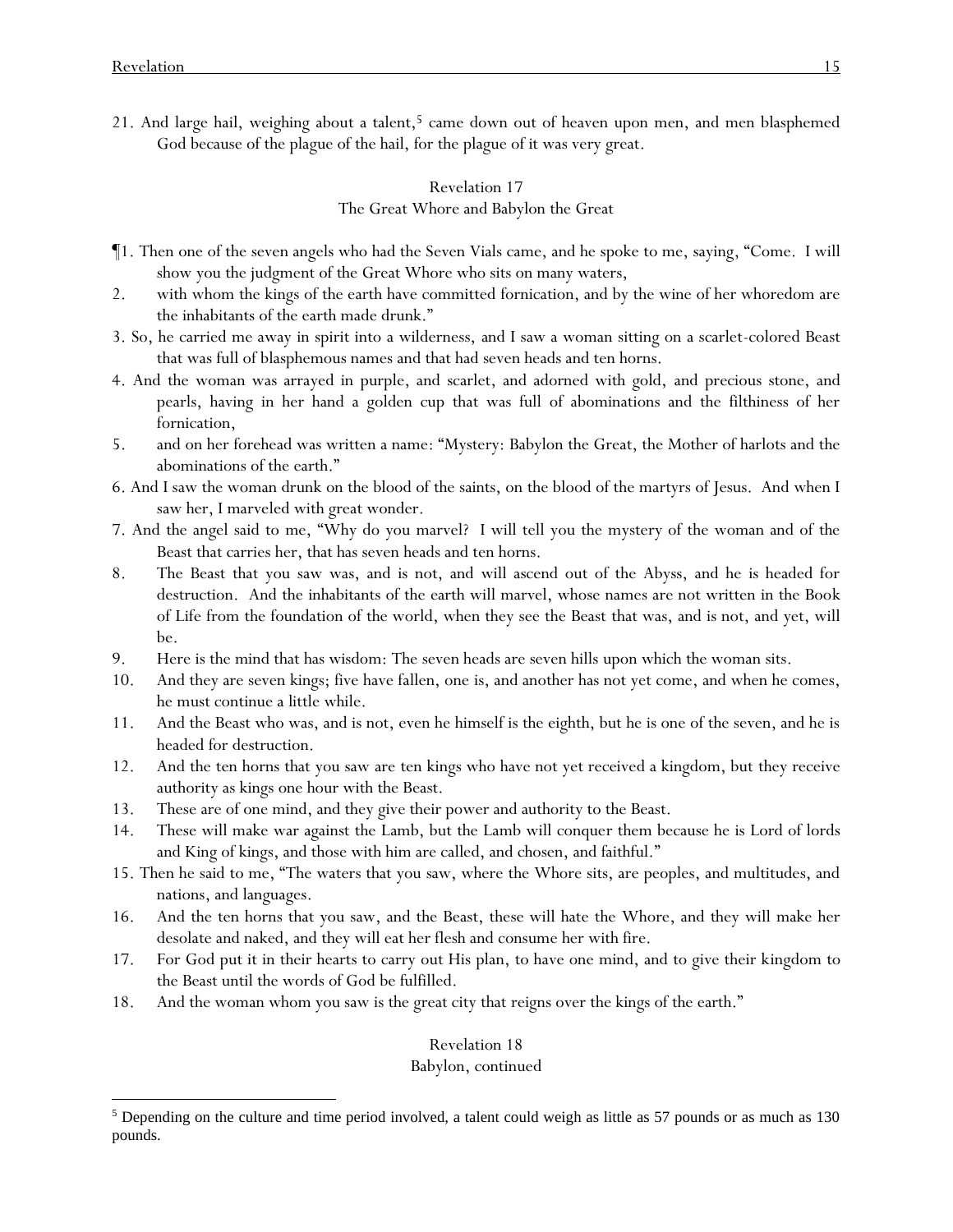- ¶1. After these things, I saw another angel coming down out of heaven, having great authority, and the earth was made bright with his glory.
- 2. And he cried out with a powerful voice, saying, "She has fallen! Babylon the Great has fallen, and has become a dwelling place of demons, and a prison for every unclean spirit, and a prison for every unclean and loathsome bird.
- 3. For all nations have drunk of the wine of her whorish passion, and the kings of the earth have committed fornication with her, and the merchants of the earth have become rich on the strength of her luxury."
- ¶4. Then I heard another voice from heaven, saying, "Come out of her, my people, so that *y*ou will not participate in her sins, and receive of her plagues!
- 5. Her sins are piled up to heaven, and God has remembered her unrighteous deeds.
- 6. Reward her just as she has rewarded *you*, and repay her double, twice the amount of her works. In the cup that she mixed, mix for her a double portion.
- 7. As much as she has glorified herself and lived in luxury, give her just that much torment and grief. She says in her heart, 'I sit as a queen, and I am not a widow, and I will never know sorrow.'
- 8. Therefore, in one day will come her plagues death, and grief, and famine and she will be consumed by fire, for the Lord God who has passed judgment on her is mighty.
- 9. And the kings of the earth who committed fornication and lived in luxury with her will cry and mourn over her when they see the smoke of her burning,
- 10. saying as they stand far off for fear of her torment, 'Alas! Alas! The great city! Babylon, the mighty city! For in one hour has your judgment come!'
- 11. The merchants of earth also will cry and mourn over her because no one will buy their merchandise any longer:
- 12. merchandise of gold, and silver, and of precious stone, and pearl, and of fine linen, and purple, and silk, and scarlet; and every kind of fragrant wood, and every ivory object, and every object made of precious wood, and of copper, and of iron, and of marble;
- 13. and cinnamon, and incense, and myrrh, and frankincense, and wine, and olive oil, and fine wheat flour, and grain, and cattle and sheep; and *merchandise* of horses, and of carriages, and of slaves; and souls of men.
- 14. And the fruits your soul lusted after have departed from you, and all precious things and splendid things are perished from you, and you shall never again find them. Never!
- 15. The merchants of these things who grew rich from her shall stand far off for fear of her torment, weeping and mourning,
- 16. and saying, 'Alas! Alas! The great city that was arrayed in fine linen, and purple, and scarlet, and adorned with gold, and precious stone, and pearls!
- 17. For in one hour is such great wealth come to nothing!' And every shipmaster, and all who sail anywhere, and sailors, and as many as do business on the sea, stood far off,
- 18. and as they watched the smoke of her burning, they kept crying out, saying, 'What city is like the great city!'
- 19. And they cast dust on their heads, and they kept crying out, weeping and mourning, and saying, 'Alas! Alas! O great city, by which all who have ships on the sea grew rich through her magnificence! In one hour, she has come to nothing!'
- 20. Rejoice over her, O heaven, and *y*ou saints and apostles and prophets, for God has judged *y*our case against her!"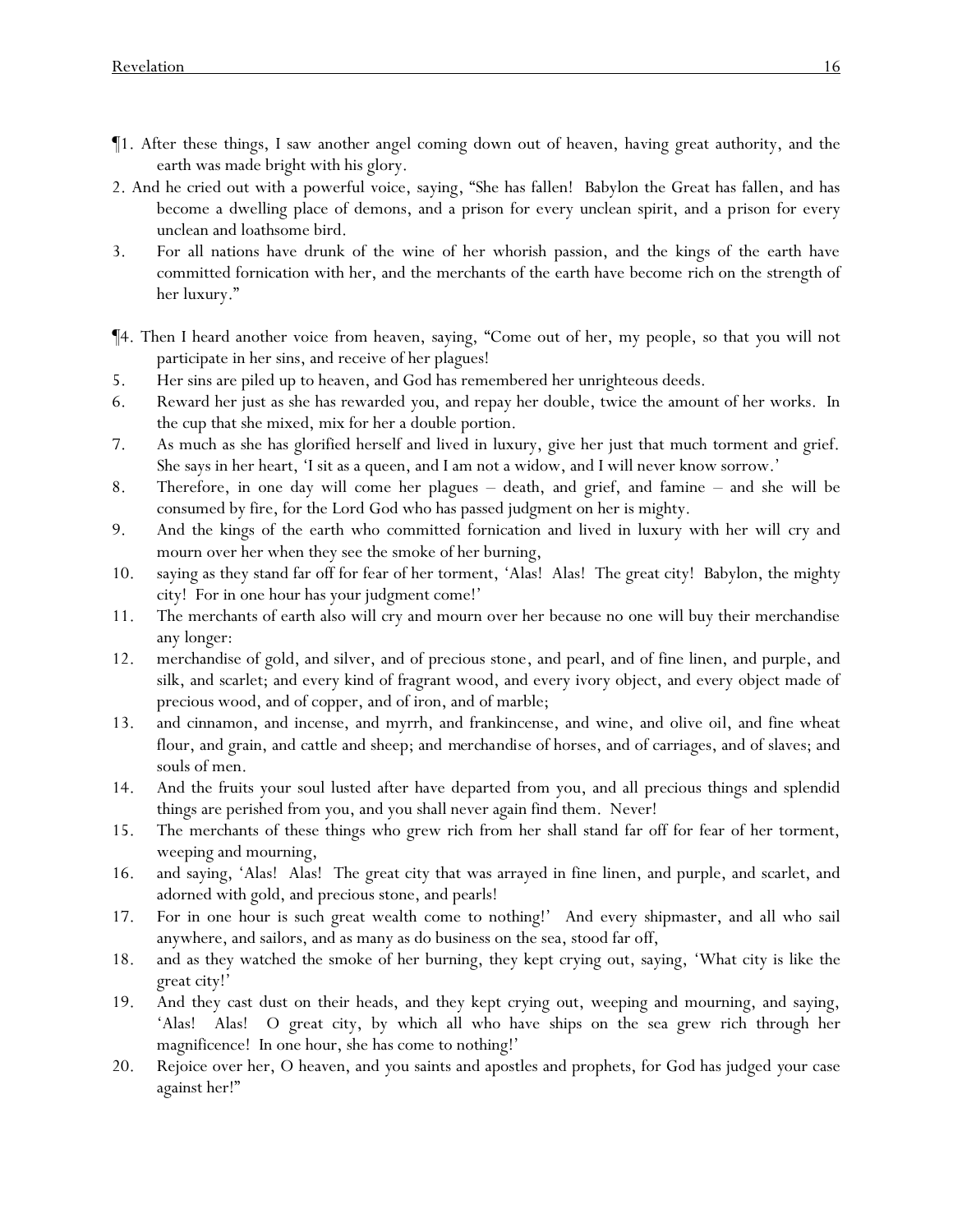- ¶21. Then, one strong angel took up a stone like a great millstone and threw it into the sea, saying, "Thus shall Babylon the great city be violently thrown down, and it will never be found again.
- 22. And the sound of harpists, and musicians, and flutists, and trumpeters will never be heard in you again, and no craftsman of any craft will ever be found in you again, and the sound of a mill will never be heard in you again,
- 23. and the light of a lamp will never shine in you again, and the voice of bridegroom and bride will never be heard in you again, though your merchants were the prominent men of earth because all the nations were deceived by your sorcery.
- 24. And in her was found the blood of prophets, and of saints, and of all who have been slain upon the earth."

# Great Rejoicing in Heaven

- ¶1. After these things, I heard as it were a loud sound of a great multitude in heaven, saying, "Hallelujah! Salvation and power and glory belong to our God!
- 2. His judgments are true and just, for He has judged the Great Whore who corrupted the earth with her whoredom, and He has avenged the blood of His slaves at her hand."
- 3. And a second time, they said, "Hallelujah! And her smoke is going up forever and ever!"
- 4. And the twenty-four elders and the four living things fell down and worshipped God who sits on the throne, saying, "Amen! Hallelujah!"
- 5. And a voice came out of the throne, saying, "Praise our God, all His slaves and those who fear Him, both small and great!"
- 6. Then I heard something like the sound of a large multitude, or like the sound of many waters, or like the sound of mighty peals of thunder, saying, "Hallelujah! For the LORD our God, the Almighty, reigns!
- 7. Let us rejoice and be glad! And let us give Him glory! For the marriage of the Lamb has come, and his Bride has made herself ready."
- 8. And it was given to her to be clothed with fine linen, bright and clean, for the fine linen is the righteousness of the saints.
- 9. Then one said to me, "Write: 'Blessed are they who are called to the Marriage Supper of the Lamb.'" And then he said to me, "These are the true words of God."
- 10. And I fell at his feet to worship him, but he said to me, "Do not do that! I am your fellow slave and one of your brothers who have the witness of Jesus. Worship God!" (The witness of Jesus is the Spirit of prophecy.)

# The Second Coming of Jesus

- ¶11. Then I saw heaven opened, and there was a white horse! And the one sitting on it is called "Faithful and True", and he judges and makes war in righteousness.
- 12. His eyes were a flame of fire, and on his head were many crowns, and he has names written, and a name written which no one knew except himself,
- 13. and he was clothed with a blood-stained garment, and his name was called "the Word of God".
- 14. And the armies that are in heaven, clothed in fine linen, white and clean, were following him on white horses.
- 15. And out of his mouth went a sharp, double-edged sword, that with it, he may strike down the nations, and he will rule them with a rod of iron, and he himself will tread the winepress of the furious wrath of God Almighty.
- 16. And on his garment and on his thigh, he had a name written: "King of kings and Lord of lords".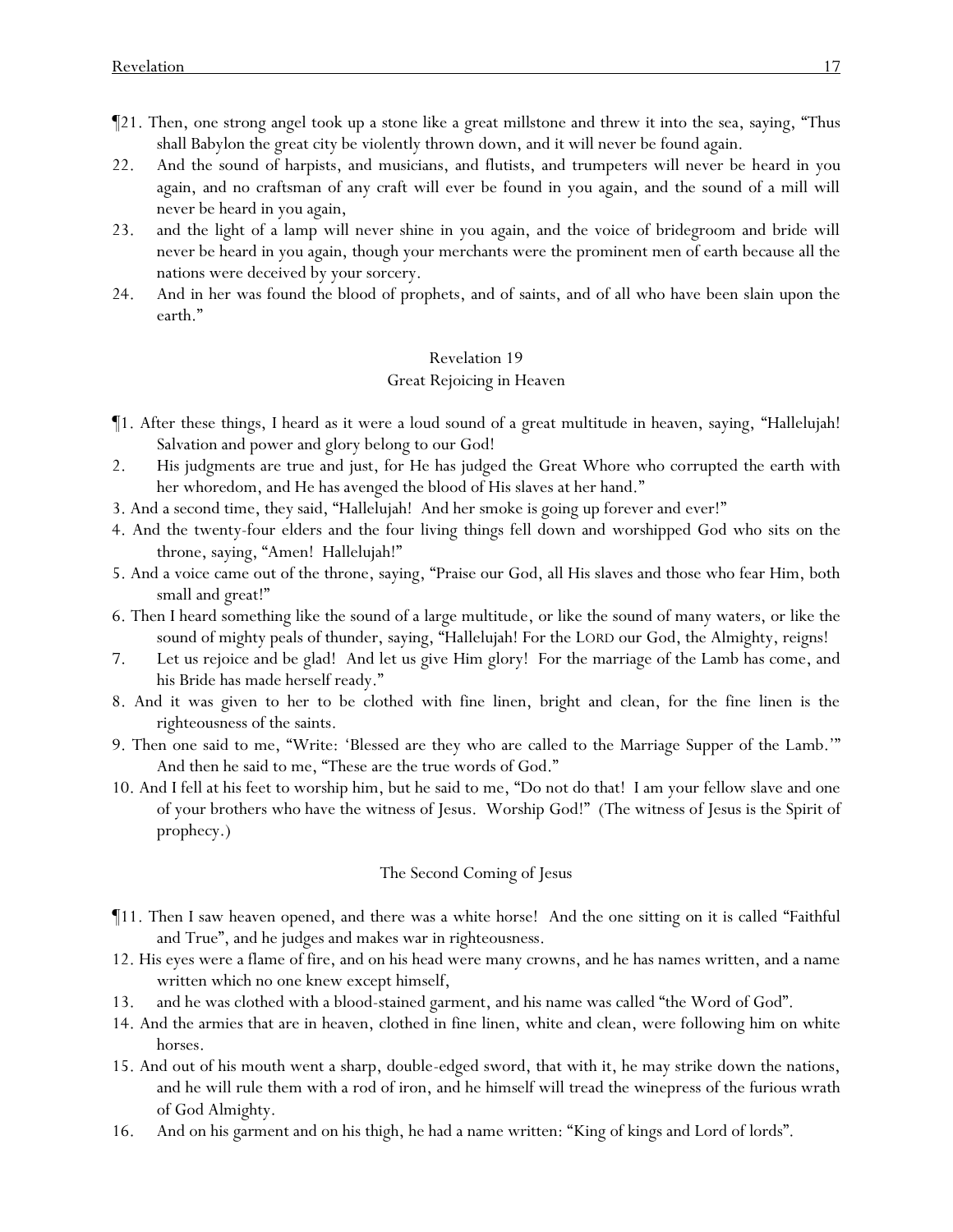- ¶17. And I saw one angel standing in the sun, and he cried out with a loud voice, saying to all the birds that fly in the midst of heaven, "Come! Gather together for God's great banquet,
- 18. that *y*ou may eat the flesh of kings, and the flesh of commanders, and the flesh of mighty men, and the flesh of horses and those who sit on them, and the flesh of all men, free as well as slaves, both small and great!"
- ¶19. Then I saw the Beast, and the kings of the earth, and their armies gathered to make war against him who sat on the horse, and against his army.
- 20. And the Beast was taken, and with him the False Prophet who performed the miraculous signs in his presence, by which he deceived those who had received the mark of the Beast and who worshipped his image. Those two were thrown alive into the Lake of Fire that burns with sulfur.
- 21. And the rest were slain by the sword of him who sat on the horse, which *sword* came out of his mouth, and all the birds were gorged with their flesh.

## Satan is Bound in the Abyss

- ¶1. And I saw an angel coming down out of heaven, having the key to the Abyss and a great chain in his hand.
- 2. And he seized the Dragon, that ancient serpent, who is the Accuser and Satan, who deceives the whole world, and he bound him a thousand years.
- 3. And he threw him into the Abyss and locked it, and set a seal upon it so that he would no longer deceive the nations until the thousand years were ended. Afterward, he must be released for a short time.

## The Millennial Reign

- ¶4. And I saw thrones, and they sat on them, and judgment was given to them, and *I saw*the souls of those who were beheaded because of the testimony of Jesus and because of the word of God, and those who had not worshipped the Beast or his image and had not received the mark on their forehead or on their hand. And they came to life and reigned with Christ a thousand years.
- 5. (But the rest of the dead did not come to life until the thousand years were ended.) This is the first resurrection.
- 6. Blessed and holy is he who has part in the first resurrection; over these, the Second Death has no power, but they will be priests of God and of Christ, and they will reign with him a thousand years.

## Satan Is Released from the Abyss: The Final Battle

- ¶7. And when the thousand years come to an end, Satan will be released from his prison,
- 8. and he will go out to deceive the nations that are in the four corners of the earth, Gog and Magog, to gather them for the war, the number of them being as the sand of the sea.
- 9. And they came up upon the breadth of the earth and surrounded the camp of the saints and the beloved city, and fire came down out of heaven from God and devoured them.
- 10. And the Accuser who deceived them was thrown into the Lake of Fire and Sulfur, where both the Beast and the False Prophet are, and they will be tormented night and day forever and ever.

# The Day of Judgment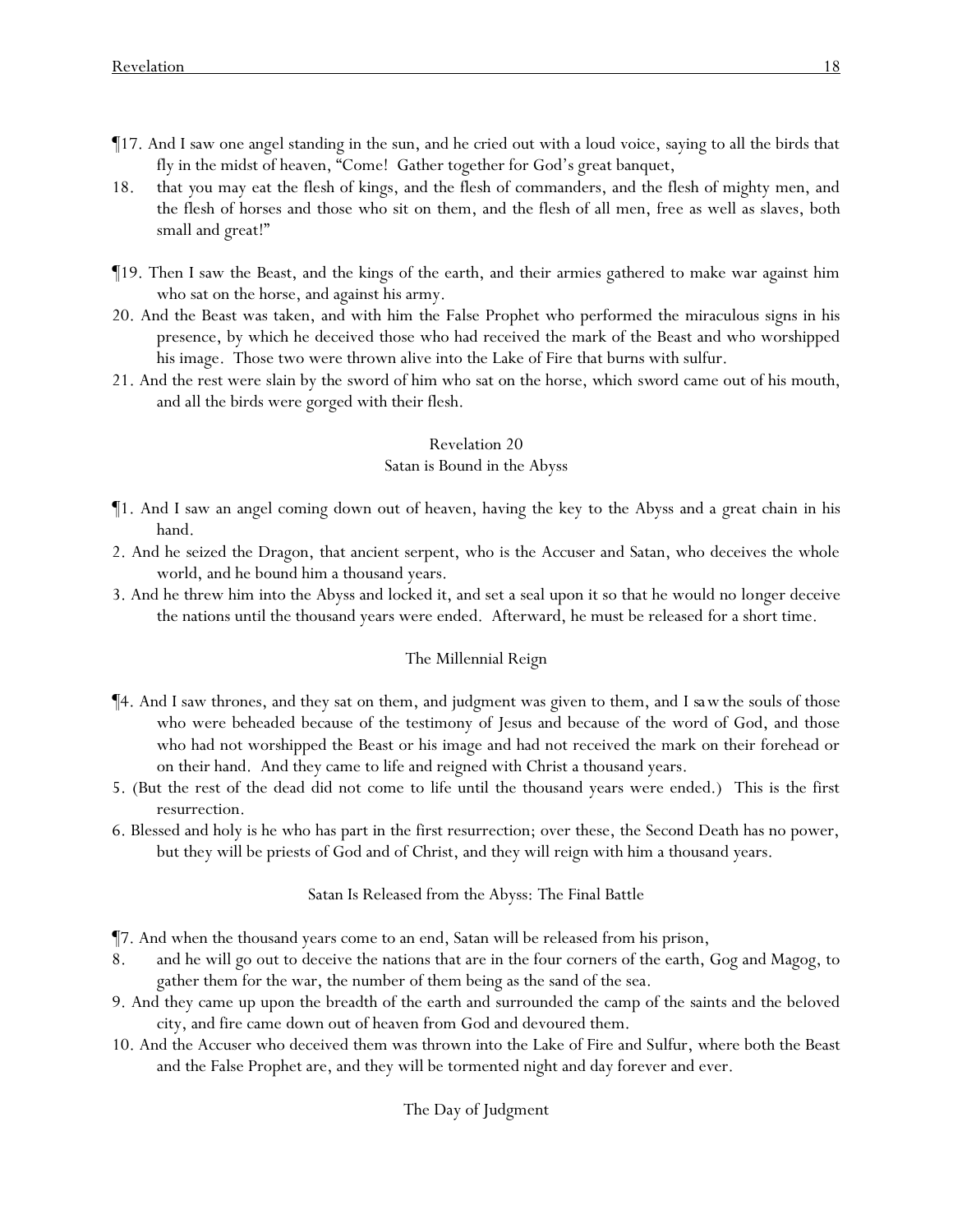- ¶11. And I saw a great white throne and Him who sat on it, from whose face earth and heaven fled, and no place was found for them.
- 12. And I saw the dead, the great and the small, standing before the throne. And books were opened, and another book was opened (which is the Book of Life), and the dead were judged by the things written in the books, according to their deeds.
- 13. And the sea gave up the dead who were in it, and death and hell gave up the dead who were in them, and they were judged, each one, according to their deeds.
- 14. And Death and Hell were cast into the Lake of Fire. This is the Second Death, the Lake of Fire.
- 15. And if anyone was not found written in the Book of Life, he was cast into the Lake of Fire.

The New Heaven and Earth, and New Jerusalem

- ¶1. And I saw a new heaven and a new earth, for the first heaven and the first earth had passed away, and the sea no longer existed.
- 2. And I saw the holy city, New Jerusalem, coming down out of heaven from God, prepared like a bride adorned for her husband.
- 3. And I heard a loud voice from heaven, saying, "Behold! The dwelling-place of God with men!<sup>6</sup> And He will dwell with them, and they will be His people, and God Himself will be with them.
- 4. And He will wipe away every tear from their eyes, and death will be no more. Neither will there be sorrow, nor crying, nor pain anymore because the former things will have passed away."
- 5. And the One sitting on the throne said, "Behold! I am making everything new!" And He said to me, "Write! For these words are true and faithful."
- 6. And He said to me, "I have become the Alpha and the Omega, the beginning and the end. I, myself, will give freely of the fountain of the water of life to him who is thirsty.
- 7. He who overcomes will inherit these things, and I will be his God, and he will be my son.
- 8. As for the fearful, and faithless, and sinful, and filthy, and murderers, and the immoral, and sorcerers, and idolaters, and all liars, their portion will be in the lake that burns with fire and sulfur, which is the Second Death."
- ¶9. And one of the seven angels who had the Seven Vials filled with the Seven Last Plagues came and spoke with me, saying, "Come. I will show you the Bride, the wife of the Lamb."
- 10. And he carried me away in the Spirit onto a great and high mountain and showed me the great city, the holy Jerusalem, coming down out of heaven from God,
- 11. having the glory of God. Its brilliance was like a precious stone, as a stone of jasper, clear as crystal,
- 12. having a great and high wall, with twelve gates, and upon the gates were twelve angels, and names written, which are the names of the twelve tribes of the sons of Israel.
- 13. On the east were three gates, and on the north, three gates, and on the south, three gates, and on the west, three gates.
- 14. And the wall of the city had twelve foundations, and upon them were the twelve names of the twelve apostles of the Lamb.
- 15. And the one speaking with me held a golden measuring rod to measure the city, and its gates, and its wall.
- 16. The city lay square, its length the same as its breadth. And he measured the city with the measuring rod to be twelve thousand stadia; $7$  its length and breadth and height were equal.

<sup>6</sup> Or, "the dwelling-place of God *is* with men!"

<sup>&</sup>lt;sup>7</sup> Twelve thousand stadia is approximately one thousand four-hundred miles.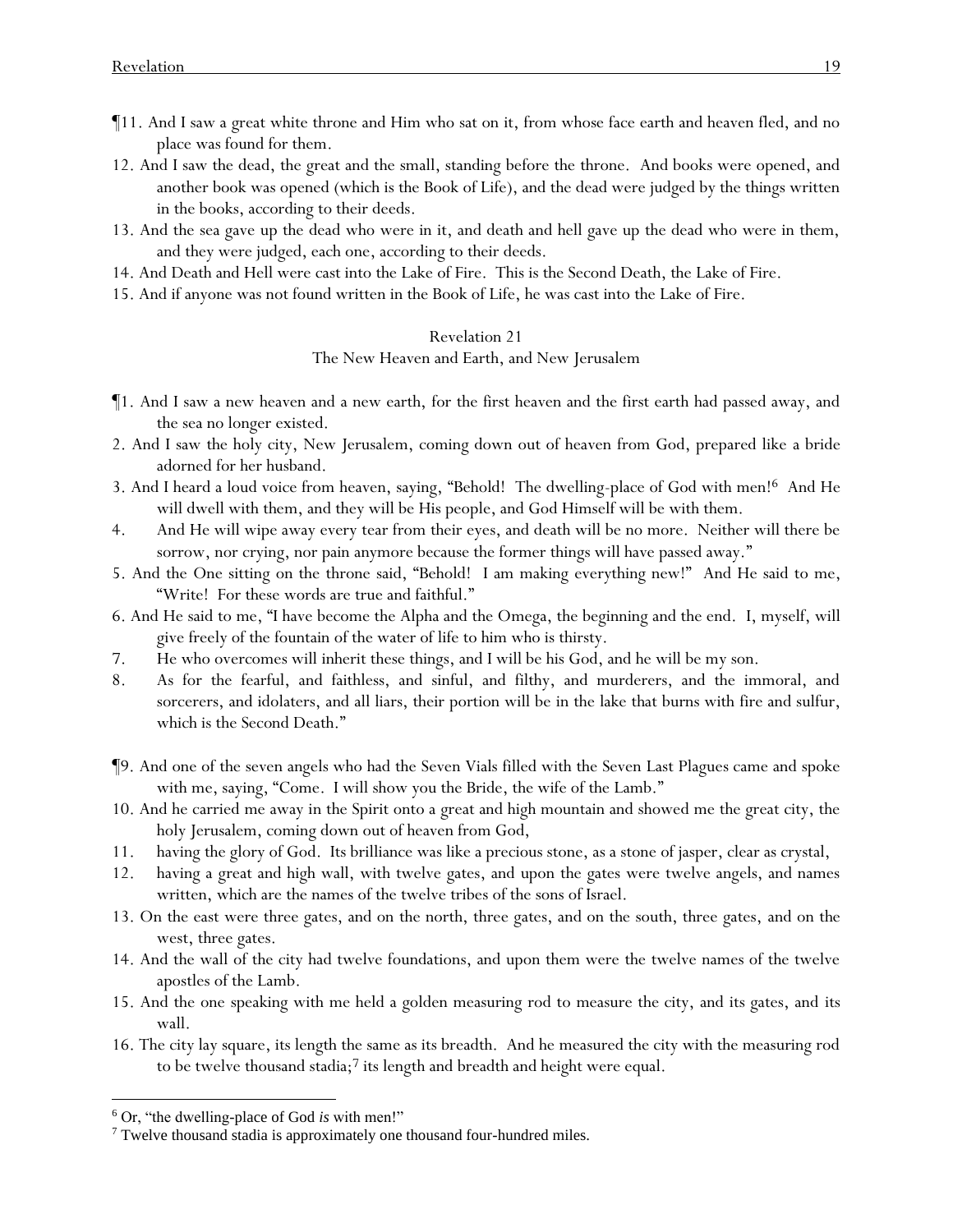- 17. And he measured its wall*,* one hundred and forty-four cubits, *according to* the measure of a man (that is, of an angel).
- 18. And the building material of its wall was jasper, and the city was pure gold, like clear glass.
- 19. The foundations of the walls of the city were adorned with every precious stone. The first foundation was jasper; the second, sapphire; the third, chalcedony; the fourth, emerald;
- 20. the fifth, sardonyx; the sixth, sardius; the seventh, chrysolite; the eighth, beryl; the ninth, topaz; the tenth, chrysoprase; the eleventh, jacinth; the twelfth, amethyst.
- 21. And the twelve gates were twelve pearls; each one of the gates was made of a single pearl, and the street of the city was pure gold, transparent like glass.
- 22. And I did not see a temple in it, for the LORD God Almighty is its temple, and the Lamb.
- 23. And the city had no need of the sun or of the moon to shine upon it, for the glory of God illuminated it, and its lamp was the Lamb.
- 24. And by its light will the nations walk, and the kings of the earth will bring their glory into it.
- 25. And its gates will never be closed by day and night does not exist there –
- 26. and they will bring the glory and the honor of the nations into it,
- 27. and no unclean thing will ever by any means enter into it, nor he who devises an abomination or a lie, but only those who are written in the Lamb's Book of Life.

### More about the City

- ¶1. And he showed me a pure river of living water, sparkling like crystal, coming out of the throne of God and of the Lamb.
- 2. In the midst of its street and on both sides of the river was a tree of life producing twelve fruit. Every month, each one yielded its fruit, and the leaves of the tree are for the healing of the nations.
- 3. And there will no longer be any curse. And the throne of God and of the Lamb will be in it, and His slaves will minister to Him,
- 4. and they will see His face, and His name will be on their foreheads.
- 5. And there will be no more night there, and they will have no need of a lamp or sunlight because the LORD God will shine on them, and they will reign forever and ever.

#### Final Exhortations

- ¶6. And he said to me, "These words are faithful and true, and the LORD, the God of the spirits of the prophets, has sent His messenger to show His slaves things that must quickly happen.
- 7. And behold! I am coming quickly. Blessed is he who keeps the words of the prophecy of this book."
- ¶8. And I am John, who heard and saw these things. And when I heard and saw them, I fell down to worship at the feet of the messenger who showed me these things.
- 9. But he said to me, "Do not do that. I am a slave with you and your brothers, the prophets, and with those who obey the words of this book. Worship God!"
- ¶10. And he said to me, "Do not seal the words of the prophecy of this book, for the time is near.
- 11. He who is unjust, let him be unjust still; and he who is filthy, let him be filthy still; and he who is righteous, let him keep doing righteousness; and he who is holy, let him be holy still.
- 12. Behold! I am coming quickly. And my reward is with me, to give to each one according to his work.
- 13. I am the Alpha and the Omega, the first and the last, the beginning and the end.